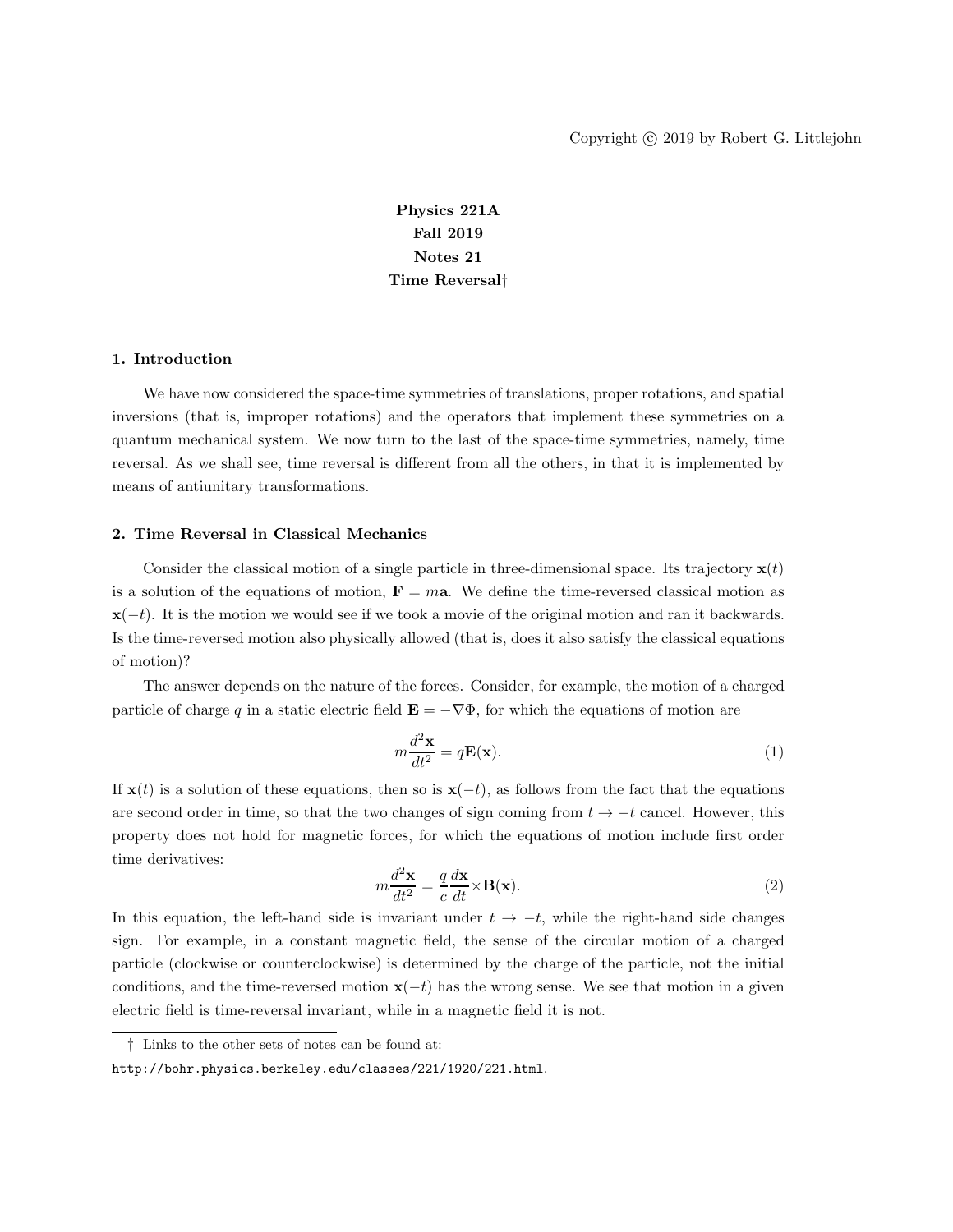We must add, however, that whether a system is time-reversal invariant depends on the definition of "the system." In the examples above, we were thinking of the system as consisting of a single charged particle, moving in given fields. But if we enlarge "the system" to include the charges that produce the fields (electric and magnetic), then we find that time-reversal invariance is restored, even in the presence of magnetic fields. This is because when we set  $t \to -t$ , the velocities of all the particles change sign, so the current does also. But this change does nothing to the charges of the particles, so the charge density is left invariant. Thus, the rules for transforming charges and currents under time reversal are

$$
\rho \to \rho, \qquad J \to -J. \tag{3}
$$

But according to Maxwell's equations, this implies the transformation laws

$$
\mathbf{E} \to \mathbf{E}, \qquad \mathbf{B} \to -\mathbf{B}, \tag{4}
$$

for the electromagnetic field under time reversal. With these rules, we see that time-reversal invariance is restored to Eq. (2), since there are now two changes of sign on the right hand side.

Thus we have worked out the basic transformation properties of the electromagnetic field under time reversal, and we find that electromagnetic effects are overall time-reversal invariant. We have shown this only in classical mechanics, but it is also true in quantum mechanics.

Similarly, in quantum physics we are often interested in the time-reversal invariance of a given system, such as an atom interacting with external fields. The usual point of view is to take the external fields as just given, and not to count them as part of the system. Under these circumstances the atomic system is time-reversal invariant if there are no external magnetic fields, but time-reversal invariance is broken in their presence. On the other hand, the atom generates its own, internal, magnetic fields, such as the dipole fields associated with the magnetic moments of electrons or nuclei, or the magnetic field produced by the moving charges. Since these fields are produced by charges that are a part of "the system," however, they do not break time-reversal invariance. We summarize these facts by saying that electromagnetic effects are time-reversal invariant in isolated systems.

It turns out the same is true for the strong forces, a fact that is established experimentally. The weak forces do, however, violate time-reversal invariance (or at least CP-invariance) at a small level. We shall say more about such violations later in these notes.

## 3. Time Reversal and the Schrödinger Equation

Let us consider the quantum analog of Eq.  $(1)$ , that is, the motion of a charged particle in a given electric field. The Schrödinger equation in this case is

$$
i\hbar \frac{\partial \psi(\mathbf{x},t)}{\partial t} = \left[ -\frac{\hbar^2}{2m} \nabla^2 + q\Phi(\mathbf{x}) \right] \psi(\mathbf{x},t). \tag{5}
$$

Suppose  $\psi(\mathbf{x},t)$  is a solution of this equation. Following what we did in the classical case, we ask if  $\psi(\mathbf{x}, -t)$  is also a solution. The answer is no, for unlike the classical equations of motion (1), the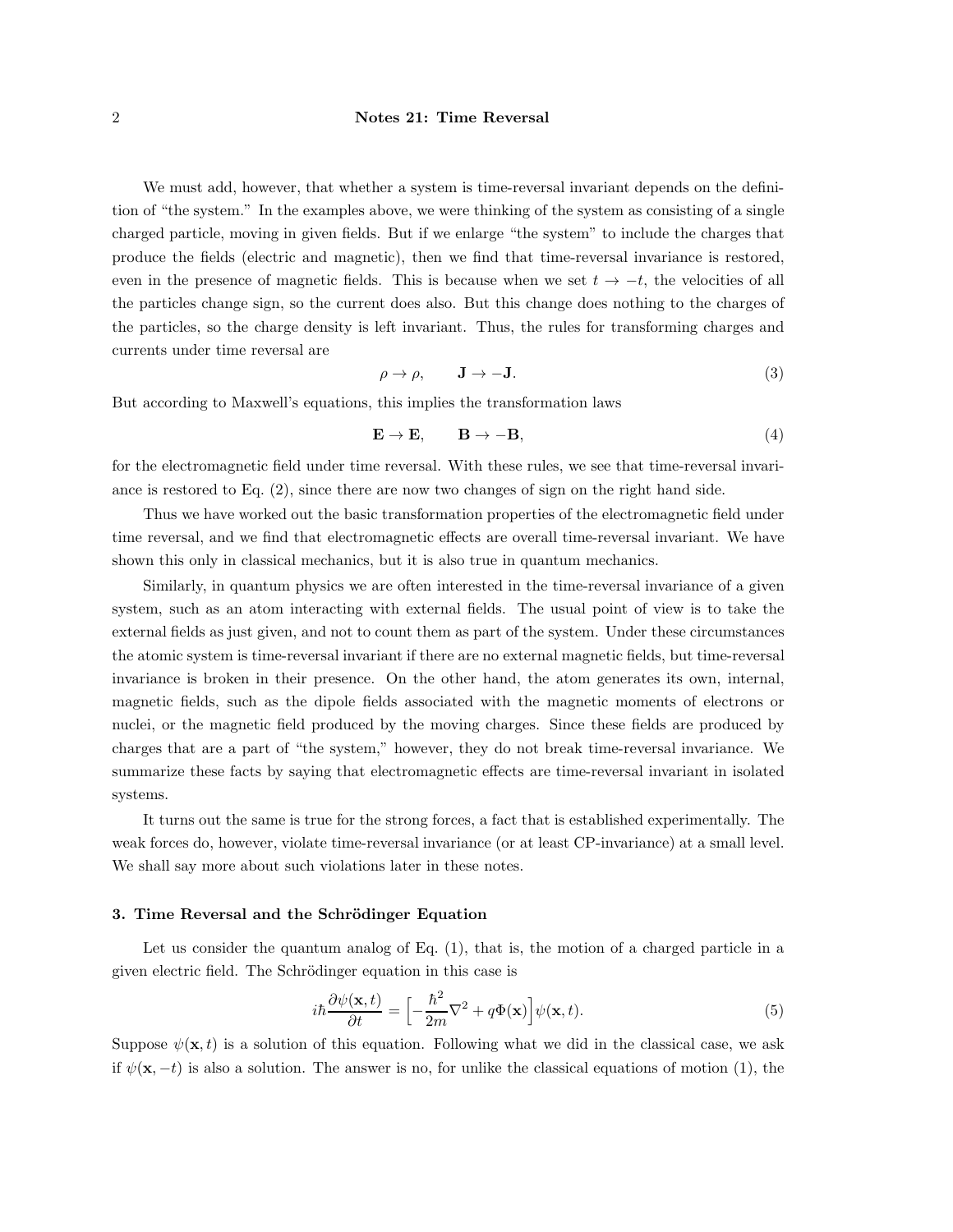Schrödinger equation is first order in time, so the left hand side changes sign under  $t \to -t$ , while the right hand side does not. If, however, we take the complex conjugate of Eq. (5), then we see that  $\psi^*(\mathbf{x}, -t)$  is a solution of the Schrödinger equation, since the complex conjugation changes the sign of i on the left hand side, which compensates for the change in sign from  $t \to -t$ .

Altogether, we see that if we define the time-reversed motion in quantum mechanics by the rule

$$
\psi_r(\mathbf{x},t) = \psi^*(\mathbf{x},-t),\tag{6}
$$

where the r-subscript means "reversed," then charged particle motion in a static electric field is timereversal invariant. We can see already from this example that time reversal in quantum mechanics is represented by an antilinear operator, since a linear operator is unable to map a wave function into its complex conjugate.

Similarly, the quantum analog of Eq.  $(2)$  is the Schrödinger equation for a particle in a magnetic field,

$$
i\hbar \frac{\partial \psi(\mathbf{x},t)}{\partial t} = \frac{1}{2m} \Big[ -i\hbar \nabla - \frac{q}{c} \mathbf{A}(\mathbf{x}) \Big]^2 \psi(\mathbf{x},t). \tag{7}
$$

In this case if  $\psi(\mathbf{x},t)$  is a solution, it does not follow that  $\psi^*(\mathbf{x},-t)$  is a solution, because of the terms that are linear in A. These terms are purely imaginary, and change sign when we complex conjugate the Schrödinger equation. But  $\psi^*(\mathbf{x}, -t)$  is a solution in the reversed magnetic field, that is, after the replacement  $\mathbf{A} \rightarrow -\mathbf{A}$ . This is just as in the classical case.

### 4. The Time-Reversal Operator Θ

The definition (6) of the time-reversed wave function applies to a spinless particle moving in three-dimensions. We shall be interested in generalizing it to other systems, such as multiparticle systems with spin, as well as preparing the ground for generalizations to relativistic systems and quantum fields. If  $|\psi(t)\rangle$  is a time-dependent state vector of a system that satisfies the Schrödinger equation

$$
i\hbar \frac{\partial}{\partial t} |\psi(t)\rangle = H |\psi(t)\rangle,\tag{8}
$$

then on analogy with Eq. (6) we shall write the time-reversed state as

$$
|\psi_r(t)\rangle = \Theta|\psi(-t)\rangle,\tag{9}
$$

where Θ, the time-reversal operator, is to be defined for different systems based on certain postulates that we shall require of it. The operator  $\Theta$  by itself does not involve time, as we see from Eq. (6), where it has the effect of complex conjugating the wave function; rather, it is a mapping that takes kets into other kets. In particular, setting  $t = 0$  in Eq. (9),

$$
|\psi_r(0)\rangle = \Theta |\psi(0)\rangle, \tag{10}
$$

we see that Θ maps the initial conditions of the original motion into the initial conditions of the time-reversed motion.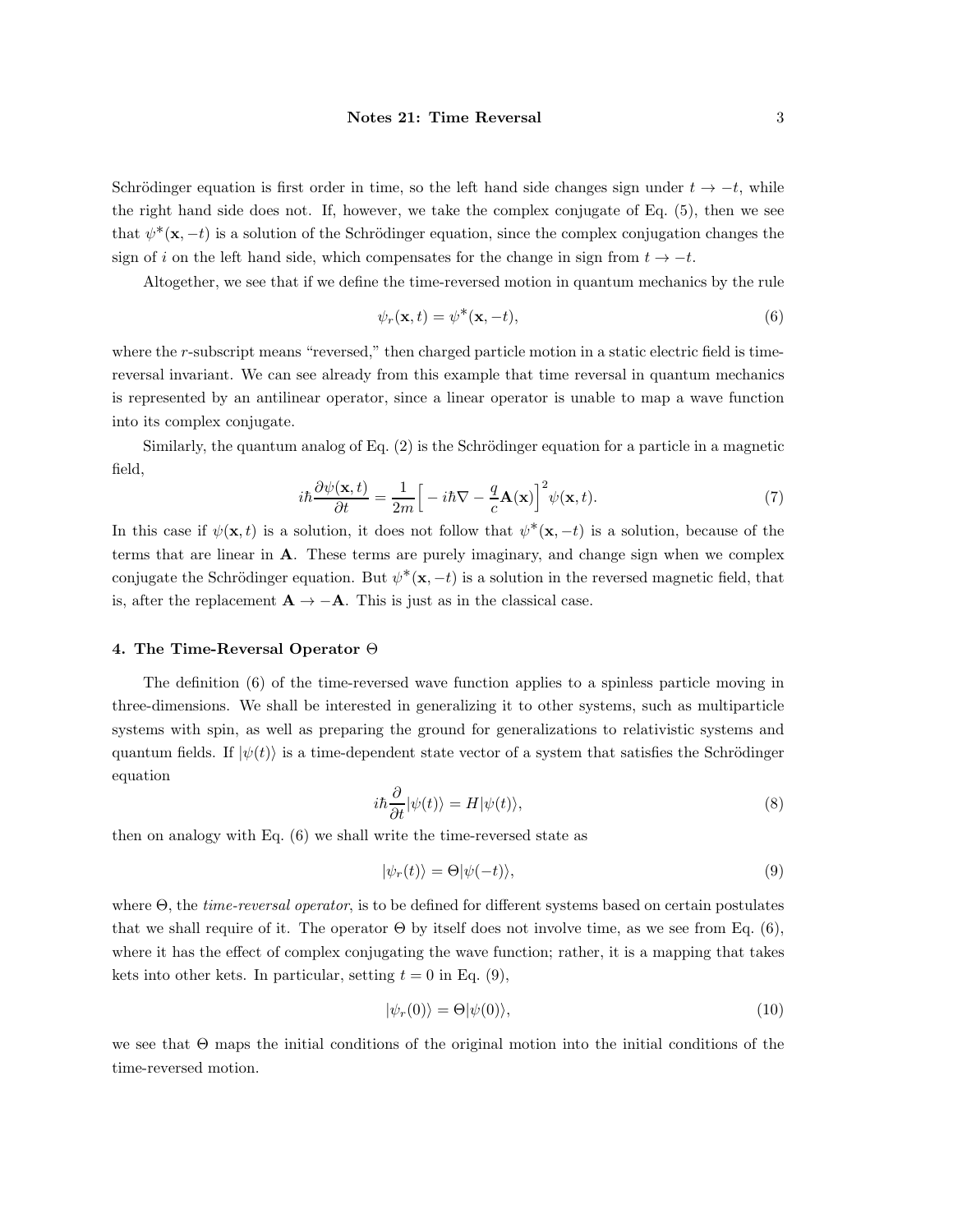We obtain a set of postulates for  $\Theta$  as follows. First, since probabilities should be conserved under time reversal, we require

$$
\Theta^{\dagger}\Theta = 1. \tag{11}
$$

Next, in classical mechanics, the initial conditions of a motion  $x(t)$  transform under time reversal according to  $(\mathbf{x}_0, \mathbf{p}_0) \rightarrow (\mathbf{x}_0, -\mathbf{p}_0)$ , so we postulate that the time-reversal operator in quantum mechanics should satisfy the conjugation relations,

$$
\Theta \mathbf{x} \Theta^{\dagger} = \mathbf{x}, \qquad \Theta \mathbf{p} \Theta^{\dagger} = -\mathbf{p}.
$$
 (12)

This should hold in systems where the operators  $x$  and  $p$  are meaningful. In such systems, these requirements imply

$$
\Theta \mathbf{L} \Theta^{\dagger} = -\mathbf{L},\tag{13}
$$

where  $\mathbf{L} = \mathbf{x} \times \mathbf{p}$  is the orbital angular momentum. As for spin angular momentum, we shall postulate that it transform in the same way as orbital angular momentum,

$$
\Theta \mathbf{S} \Theta^{\dagger} = -\mathbf{S}.\tag{14}
$$

This is plausible in view of a simple classical model of a spin, in which a particle like an electron is seen as a small charged sphere spinning on its axis. The rotation produces both an angular momentum and a magnetic moment. This model has flaws and cannot be taken very seriously, but at least it does indicate that if we reverse the motion of the charges on the sphere, both the angular momentum and the magnetic moment should reverse. Accepting both Eqs. (13) and (14), we see that we should have

$$
\Theta \mathbf{J} \Theta^{\dagger} = -\mathbf{J},\tag{15}
$$

for all types of angular momentum.

### 5. Θ Cannot Be Unitary

It turns out that the conjugation relations (12) cannot be satisfied by any unitary operator. For if we take the canonical commutation relations,

$$
[x_i, p_j] = i\hbar \,\delta_{ij},\tag{16}
$$

and conjugate with  $\Theta$ , we find

$$
\Theta[x_i, p_j] \Theta^{\dagger} = -[x_i, p_j] = -i\hbar \, \delta_{ij} = \Theta(i\hbar \, \delta_{ij}) \Theta^{\dagger}.
$$
 (17)

The quantity  $i\hbar \delta_{ij}$  is just a number, so if  $\Theta$  is unitary it can be brought through to cancel  $\Theta^{\dagger}$ , and we obtain a contradiction. Thus, we are forced to conclude that the time-reversal operator Θ must be antilinear, so that the imaginary unit i on the right-hand side of Eq. (17) will change into  $-i$ when  $\Theta$  is pulled through it.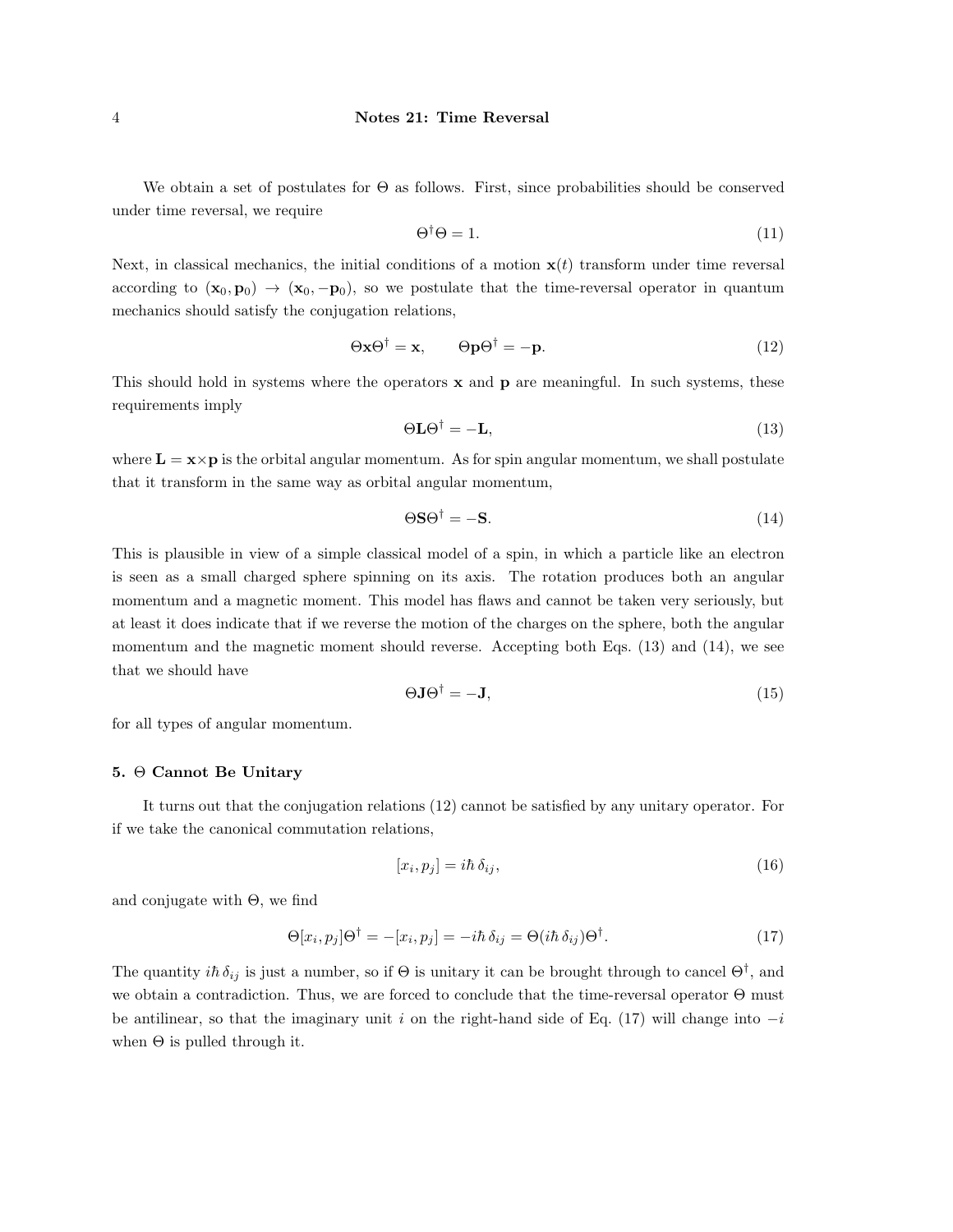#### 6. Wigner's Theorem

A famous theorem proved by Wigner says that if we have a mapping of a ket space onto itself, taking, say, kets  $|\psi\rangle$  and  $|\phi\rangle$  into kets  $|\psi'\rangle$  and  $|\phi'\rangle$ , such that the absolute values of all scalar products are preserved, that is, such that

$$
|\langle \psi | \phi \rangle| = |\langle \psi' | \phi' \rangle| \tag{18}
$$

for all  $|\psi\rangle$  and  $|\phi\rangle$ , then, to within inessential phase factors, the mapping must be either a linear unitary operator or an antilinear unitary operator. The reason Wigner does not demand that the scalar products themselves be preserved (only their absolute values) is that the only quantities that are physically measurable are absolute squares of scalar products. These are the probabilities that are experimentally measurable. This theorem is discussed in more detail by Messiah, Quantum Mechanics, in which a proof is given. (See also Steven Weinberg, The Quantum Theory of Fields I.) Its relevance for the discussion of symmetries in quantum mechanics is that a symmetry operation must preserve the probabilities of all experimental outcomes, and thus all symmetries must be implemented either by unitary or antiunitary operators. In fact, all symmetries except time reversal (translations, proper rotations, parity, and others as well) are implemented by unitary operators. Time reversal, however, requires antiunitary operators.

#### 7. Properties of Antilinear Operators

Since we have not encountered antilinear operators before, we now make a digression to discuss their mathematical properties. We let  $\mathcal E$  be the ket space of some quantum mechanical system. In the following general discussion we denote linear operators by  $L$ ,  $L_1$ , etc., and antilinear operators by  $A$ ,  $A_1$ , etc. Both linear and antilinear operators are mappings of the ket space onto itself,

$$
L: \mathcal{E} \to \mathcal{E},
$$
  

$$
A: \mathcal{E} \to \mathcal{E},
$$
 (19)

but they have different distributive properties when acting on linear combinations of kets:

$$
L(c_1|\psi_1\rangle + c_2|\psi_2\rangle) = c_1 L|\psi_1\rangle + c_2 L|\psi_2\rangle
$$
\n(20*a*)

$$
A(c_1|\psi_1\rangle + c_2|\psi_2\rangle) = c_1^* A|\psi_1\rangle + c_2^* A|\psi_2\rangle
$$
\n(20b)

(see Eqs. (1.34)). In particular, an antilinear operator does not commute with a constant, when the latter is regarded as a multiplicative operator in its own right. Rather, we have

$$
Ac = c^*A.
$$
 (21)

It follows from these definitions that the product of two antilinear operators is linear, and the product of a linear with an antilinear operator is antilinear. More generally, a product of operators is either linear or antilinear, depending on whether the number of antilinear factors is even or odd, respectively.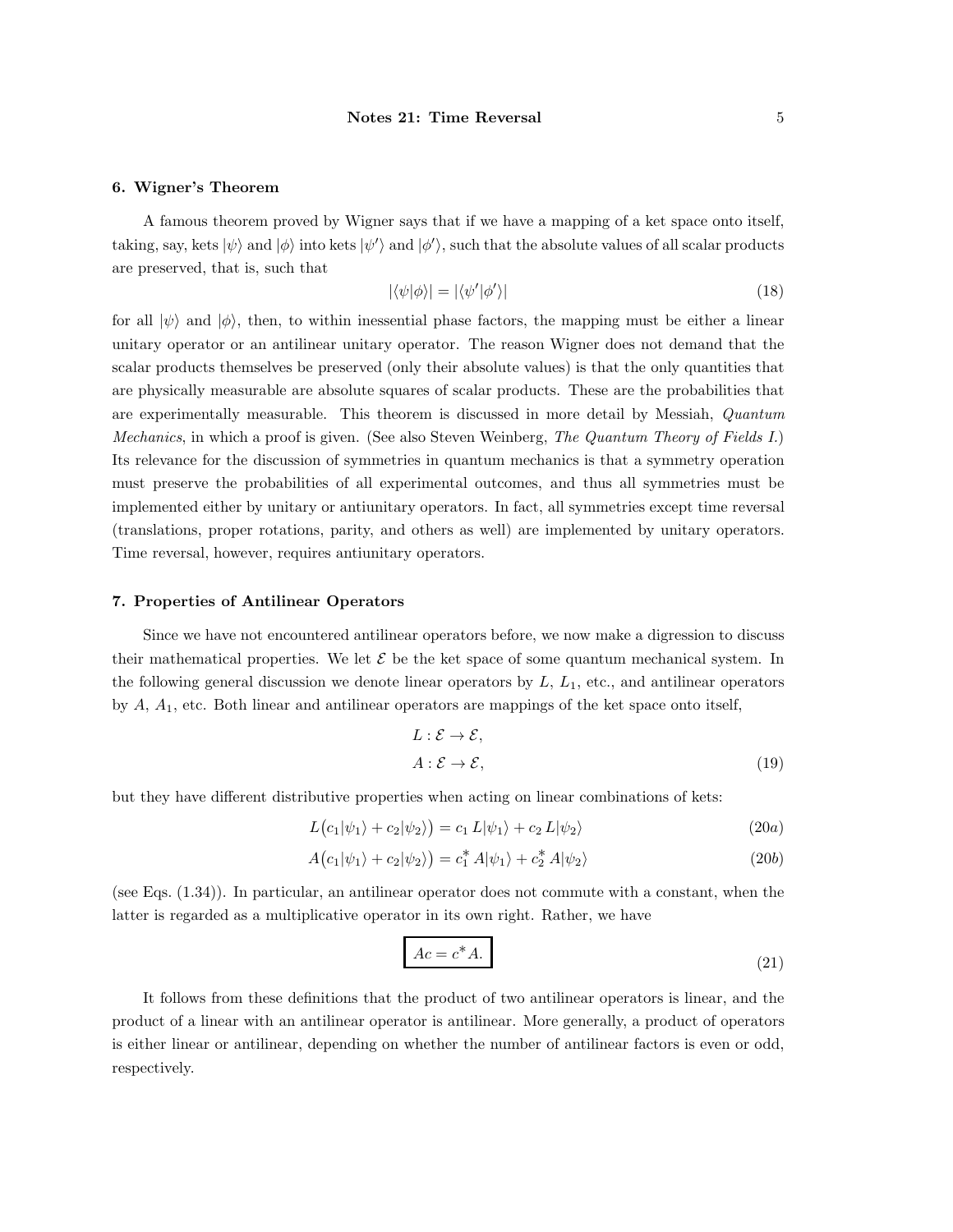We now have to rethink the entire Dirac bra-ket formalism, to incorporate antilinear operators. To begin, we define the action of antilinear operators on bras. We recall that a bra, by definition, is a complex-valued, linear operator on kets, that is, a mapping,

$$
bra: \mathcal{E} \to \mathbb{C}, \tag{22}
$$

and that the value of a bra acting on a ket is just the usual scalar product. Thus, if  $\langle \phi |$  is a bra, then we have

$$
(\langle \phi | \rangle (|\psi \rangle) = \langle \phi | \psi \rangle. \tag{23}
$$

We now suppose that an antilinear operator  $A$  is given, that is, its action on kets is known, and we wish to define its action on bras. For example, if  $\langle \phi |$  is a bra, we wish to define  $\langle \phi |A$ . In the case of linear operators, the definition was

$$
(\langle \phi | L) (\vert \psi \rangle) = (\langle \phi |) (L \vert \psi \rangle). \tag{24}
$$

Since the positioning of the parentheses is irrelevant, it is customary to drop them, and to write simply  $\langle \phi | L | \psi \rangle$ . In other words, we can think of L as acting either to the right or to the left. However, the analogous definition for antilinear operators does not work, for if we try to write

$$
(\langle \phi | A \rangle (|\psi \rangle) = (\langle \phi |) (A | \psi \rangle), \tag{25}
$$

then  $\langle \phi | A$  is indeed a complex-valued operator acting on kets, but it is an antilinear operator, not a linear one. Bras are supposed to be linear operators. Therefore we introduce a complex conjugation to make  $\langle \phi | A$  a linear operator on kets, that is, we set

$$
(\langle \phi | A) | \psi \rangle = [ \langle \phi | (A | \psi \rangle ) ]^*.
$$
 (26)

This rule is easiest to remember in words: we say that in the case of an antilinear operator, it does matter whether the operator acts to the right or to the left in a matrix element, and if we change the direction in which the operator acts, we must complex conjugate the matrix element. In the case of antilinear operators, parentheses are necessary to indicate which direction the operator acts. The parentheses are awkward, and the fact is that Dirac's bra-ket notation is not as convenient for antilinear operators as it is for linear ones.

Next we consider the definition of the Hermitian conjugate. We recall that in the case of linear operators, the Hermitian conjugate is defined by

$$
L^{\dagger}|\psi\rangle = (\langle \psi|L)^{\dagger},\tag{27}
$$

for all kets  $|\psi\rangle$ , or equivalently by

$$
\langle \phi | L^{\dagger} | \psi \rangle = \langle \psi | L | \phi \rangle^*,\tag{28}
$$

for all kets  $|\psi\rangle$  and  $|\phi\rangle$ . Here the linear operator L is assumed given, and we are defining the new linear operator  $L^{\dagger}$ . The definition (27) also works for antilinear operators, that is, we set

$$
A^{\dagger}|\psi\rangle = (\langle \psi|A)^{\dagger}.
$$
 (29)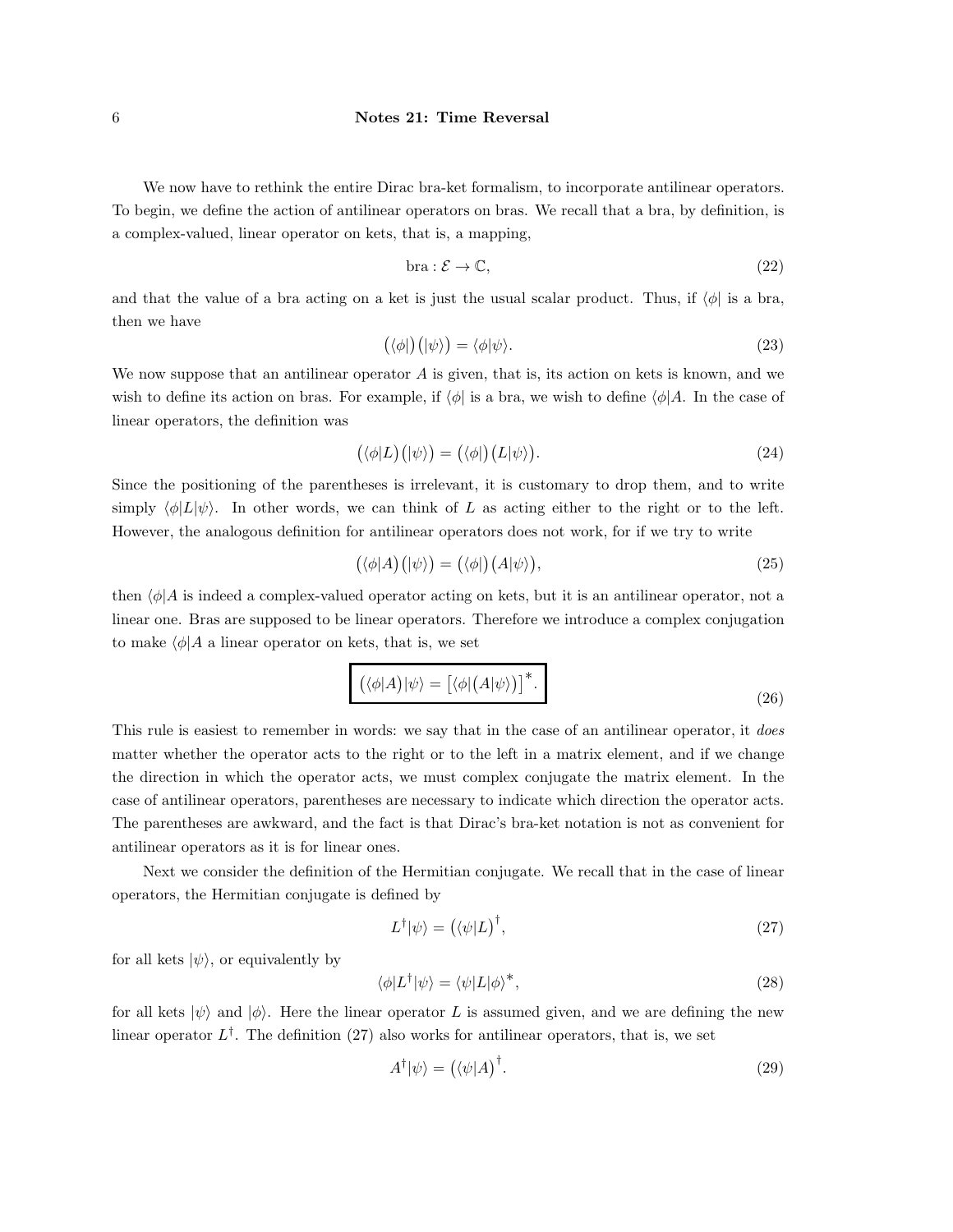We note that by this definition,  $A^{\dagger}$  is an antilinear operator if A is antilinear. Now, however, when we try to write the analog of (28), we must be careful about the parentheses. Thus, we have

$$
\langle \phi | \left( A^{\dagger} | \psi \rangle \right) = \left[ \left( \langle \psi | A \rangle | \phi \rangle \right]^* . \tag{30}
$$

This rule is also easiest to remember in words. It is really a reconsideration of the rule stated in Sec. 1.13, that the Hermitian conjugate of any product of complex numbers, kets, bras and operators is obtained by reversing the order and taking the Hermitian conjugate of all factors. This rule remains true when antilinear operators are in the mix, but the parentheses indicating the direction in which the antilinear operator acts must also be reversed at the same time that  $A$  is changed into  $A^{\dagger}$  or vice versa. That is, the direction in which the antilinear operator acts is reversed.

The boxed equations (21) and (26) summarize the principal rules for antilinear operators that differ from those of linear operators.

## 8. Antiunitary Operators

We wrote down Eq. (11) thinking that it would require probabilities to be preserved under Θ. This would certainly be true if  $\Theta$  were unitary, but since we now know  $\Theta$  must be antilinear, we should think about probability conservation under antilinear transformations.

We define an *antiunitary* operator  $\vec{A}$  as an antilinear operator that satisfies

$$
AA^{\dagger} = A^{\dagger}A = 1. \tag{31}
$$

We note that the product  $AA^{\dagger}$  or  $A^{\dagger}A$  is a linear operator, so this definition is meaningful. Just like unitary operators, antiunitary operators preserve the absolute values of scalar products, as indicated by Wigner's theorem. To see this, we let  $|\psi\rangle$  and  $|\phi\rangle$  be arbitrary kets, and we set  $|\psi'\rangle = A|\psi\rangle$ ,  $|\phi'\rangle = A|\phi\rangle$ , where A is antiunitary. Then we have

$$
\langle \phi' | \psi' \rangle = (\langle \phi | A^{\dagger} \rangle (A | \psi \rangle) = [\langle \phi | (A^{\dagger} A | \psi \rangle)]^* = \langle \phi | \psi \rangle^*, \tag{32}
$$

where we reverse the direction of  $A^{\dagger}$  in the second equality and use  $A^{\dagger}A = 1$  in the third. Antiunitary operators take scalar products into their complex conjugates, and Eq. (18) is satisfied. Thus, we were correct in writing down Eq. (11) for probability conservation under time reversal.

### 9. The LK Decomposition

Given an antilinear operator A of interest, it is often convenient to factor it into the form

$$
A = LK,\tag{33}
$$

where L is a linear operator and K is a particular antilinear operator chosen for its simplicity. The idea is that K takes care of the antilinearity of  $A$ , while  $L$  takes care of the rest. The choices made for  $K$  are usually of the following type.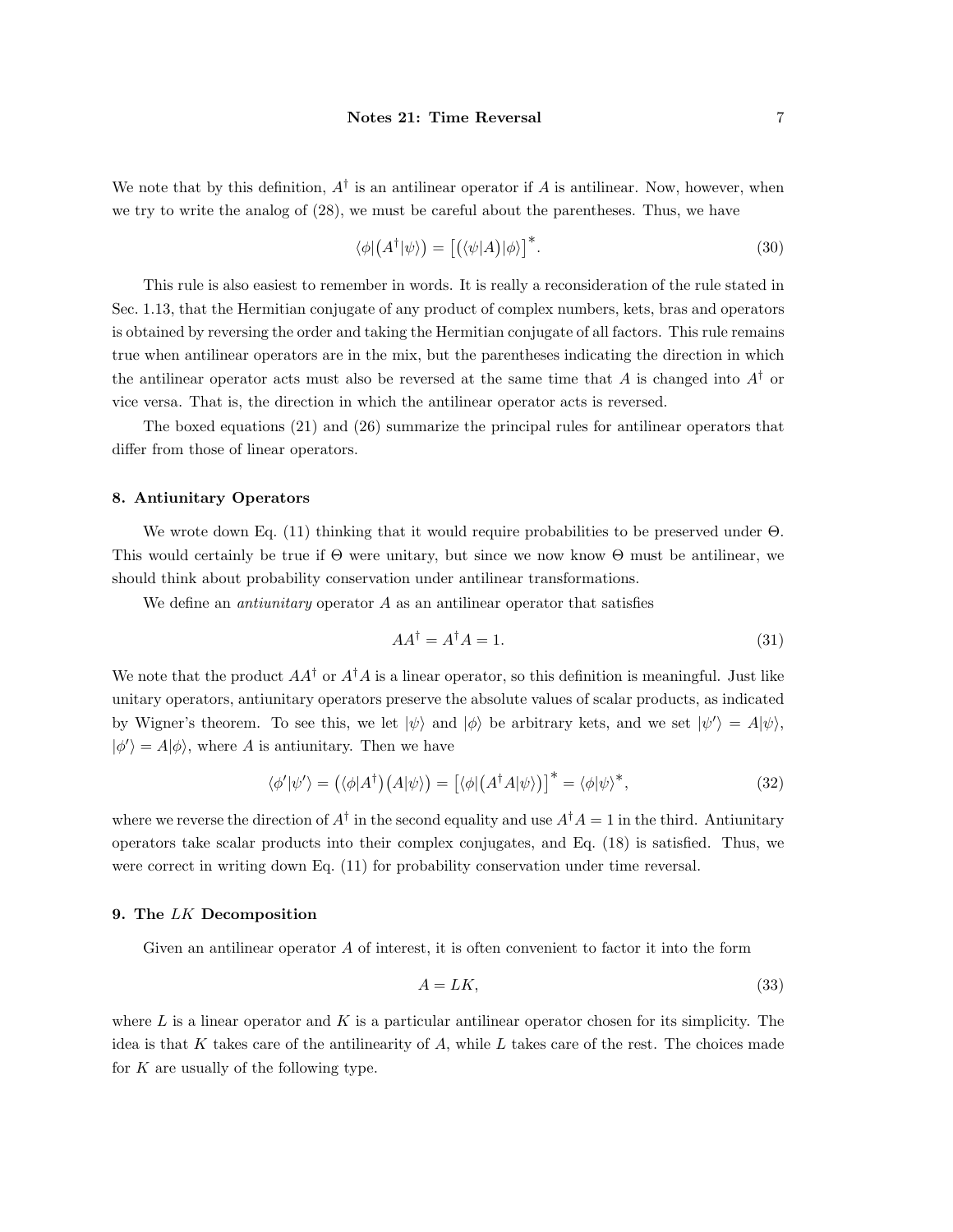Let  $Q$  stand for a complete set of commuting observables (a single symbol  $Q$  for all operators in the set). Let n be the collective set of quantum numbers corresponding to  $Q$ , so that the basis kets in this representation are  $|n\rangle$ . The index n can include continuous quantum numbers as well as discrete ones. Then we define a particular antilinear operator  $K_Q$  by requiring, first, that  $K_Q$  be antilinear, and second, that

$$
K_Q|n\rangle = |n\rangle. \tag{34}
$$

Notice that the definition of  $K_Q$  depends not only on the operators  $Q$  that make up the representation, but also the phase conventions for the eigenkets  $|n\rangle$ . If  $K_Q$  were a linear operator, Eq. (34) would imply  $K_Q = 1$ ; but since  $K_Q$  is antilinear, the equation  $K_Q = 1$  is not only not true, it is meaningless, since it equates an antilinear operator to a linear one. But Eq. (34) does completely specify  $K_Q$ , for if  $|\psi\rangle$  is an arbitrary ket, expanded according to

$$
|\psi\rangle = \sum_{n} c_n |n\rangle,\tag{35}
$$

then

$$
K_Q|\psi\rangle = \sum_n c_n^*|n\rangle,\tag{36}
$$

where we use Eqs. (20b) and (34). Thus, the action of  $K_Q$  on an arbitrary ket is known. The effect of  $K_Q$  is to bring about a complex conjugation of the expansion coefficients in the  $Q$  representation. These expansion coefficients are the same as the wave function in the Q representation; thus, in wave function language in the Q representation,  $K_Q$  just maps the wave function into its complex conjugate.

Consider, for example, the ket space for a spinless particle in three dimensions. Here we can work in the position representation, in which  $Q = x$  and in which the basis kets are  $|x\rangle$ . Then we define the antilinear operator  $K_{\mathbf{x}}$  by

$$
K_{\mathbf{x}}|\mathbf{x}\rangle = |\mathbf{x}\rangle,\tag{37}
$$

so that if  $|\psi\rangle$  is an arbitrary ket and  $\psi(\mathbf{x})$  its wave function, then

$$
K_{\mathbf{x}}|\psi\rangle = K_{\mathbf{x}} \int d^3 \mathbf{x} \, |\mathbf{x}\rangle\langle\mathbf{x}|\psi\rangle = K_{\mathbf{x}} \int d^3 \mathbf{x} \, |\mathbf{x}\rangle\psi(\mathbf{x}) = \int d^3 \mathbf{x} \, |\mathbf{x}\rangle\psi^*(\mathbf{x}).\tag{38}
$$

Thus,  $\psi(\mathbf{x})$  is mapped into  $\psi(\mathbf{x})^*$ .

The operator  $K_Q$  looks simple in the Q-representation. It may of course be expressed in other representations, but then it no longer looks so simple. For example,  $K_{\mathbf{x}}$  is not as simple in the momentum representation as in the configuration representation (an explicit expression for  $K_{\mathbf{x}}$  in the momentum representation will be left as an exercise).

It follows from the definition  $(34)$  that  $K_Q$  satisfies

$$
K_Q^2 = 1.\t\t(39)
$$

(Just multiply Eq. (34) by  $K_Q$  and note that  $K_Q^2$  is a linear operator, so that Eq. (39) is meaningful.) The operator  $K_Q$  also satisfies

$$
K_Q = K_Q^{\dagger},\tag{40}
$$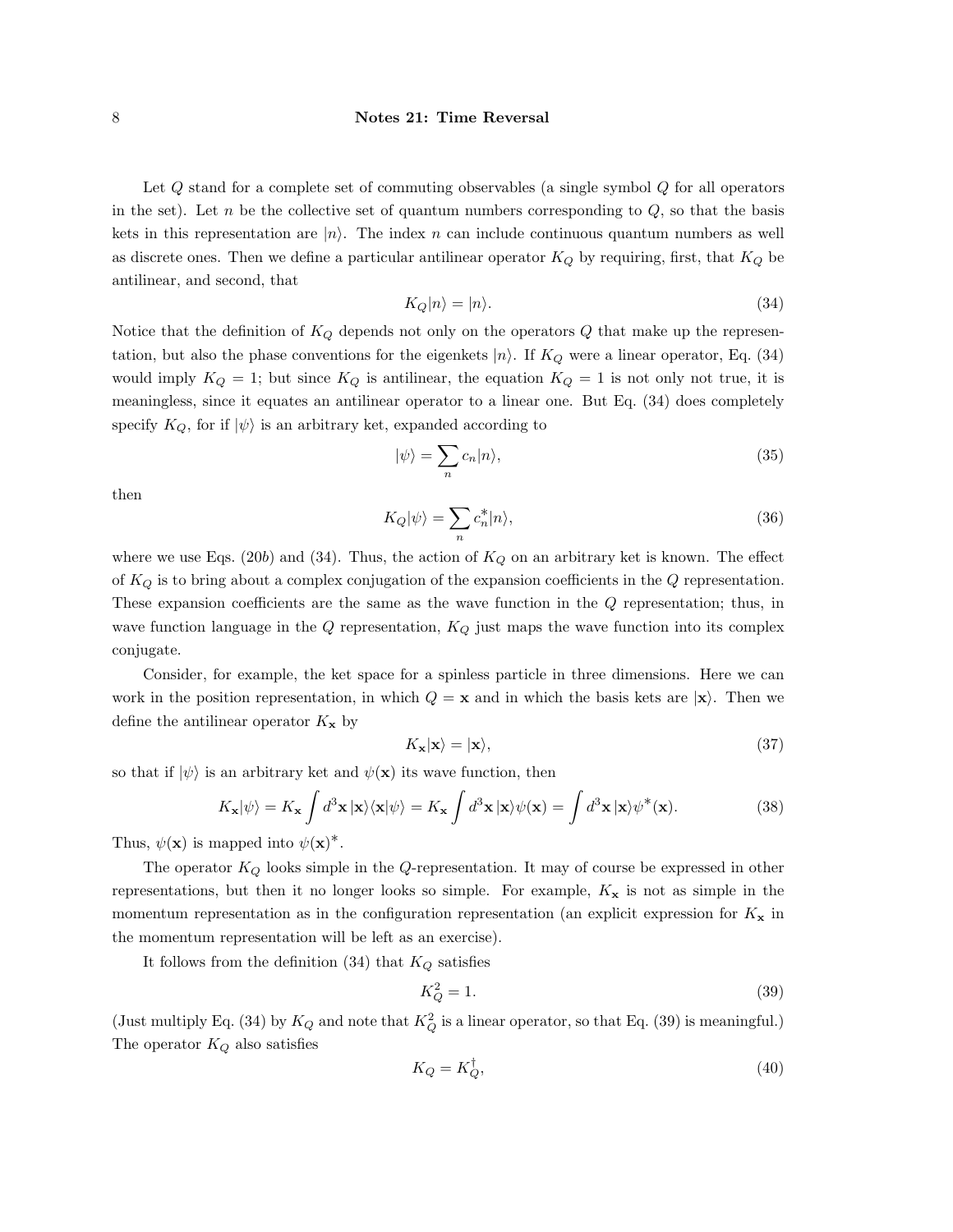and is therefore antiunitary. To prove this, we let  $K_Q^{\dagger}$  act on a basis ket and then insert a resolution of the identity,

$$
K_Q^{\dagger}|n\rangle = \sum_m |m\rangle\langle m|\left(K_Q^{\dagger}|n\rangle\right). \tag{41}
$$

But

$$
\langle m | \left( K_Q^{\dagger} | n \rangle \right) = \left[ \left( \langle m | K_Q^{\dagger} \rangle | n \rangle \right]^* = \langle n | \left( K_Q | m \rangle \right) = \langle n | m \rangle = \delta_{nm}, \tag{42}
$$

where in the first step we reverse the direction in which  $K_Q^{\dagger}$  acts, in the second reverse the order and conjugate all the factors to get the complex conjugate, and in the last step we use  $K_Q|m\rangle = |m\rangle$ . Altogether, this gives

$$
K_Q^{\dagger} |n\rangle = |n\rangle. \tag{43}
$$

But since  $K_Q^{\dagger}$  has the same effect on the basis kets as K, and since both are antilinear, they must be equal antilinear operators,  $K_Q = K_Q^{\dagger}$ .

### 10. Time Reversal in Spinless Systems

In the case of a spinless particle, we decided in Sec. 3 that the time-reversal operator has the effect of complex conjugating the wave function  $\psi(\mathbf{x})$ . Let us reconsider the case of spinless systems from the standpoint of the axioms that  $\Theta$  is supposed to satisfy, and see if we can rederive this result. Once we have done that, we will turn to particles with spin.

In the case of a spinless particle moving in three dimensions, the ket space is  $\mathcal{E} = \text{span}\{|\mathbf{x}\rangle\}$ and the wave functions are  $\psi(\mathbf{x})$ . The time-reversal operator  $\Theta$ , whatever it is, can be factored into LK, where  $K = K_{\mathbf{x}}$  is the complex conjugation operator in the position representation, and where L is unitary. Let us begin by finding what  $K$  does to the operators  $x$  and  $p$  under conjugation. We recall from Sec. 9 that  $K = K^{\dagger} = K^{-1}$ . Tracking the effect of  $K \times K^{\dagger}$  on a wave function, we have

$$
\psi(\mathbf{x}) \xrightarrow{K^{\dagger}} \psi^*(\mathbf{x}) \xrightarrow{\mathbf{x}} \mathbf{x} \psi^*(\mathbf{x}) \xrightarrow{K} \mathbf{x} \psi(\mathbf{x}), \tag{44}
$$

or,

$$
K \mathbf{x} K^{\dagger} = \mathbf{x}.\tag{45}
$$

Similarly, for the momentum operator we have

$$
\psi(\mathbf{x}) \xrightarrow{K^{\dagger}} \psi^*(\mathbf{x}) \xrightarrow{\mathbf{p}} -i\hbar \nabla \psi^*(\mathbf{x}) \xrightarrow{K} +i\hbar \nabla \psi(\mathbf{x}), \tag{46}
$$

or,

$$
K \mathbf{p} K^{\dagger} = -\mathbf{p}.\tag{47}
$$

These agree with the postulates (12), and produce the right transformation law (13) for orbital angular momentum. Therefore in the LK-decomposition of  $\Theta$  we take  $L = 1$  and define

$$
\Theta = K_{\mathbf{x}},\tag{48}
$$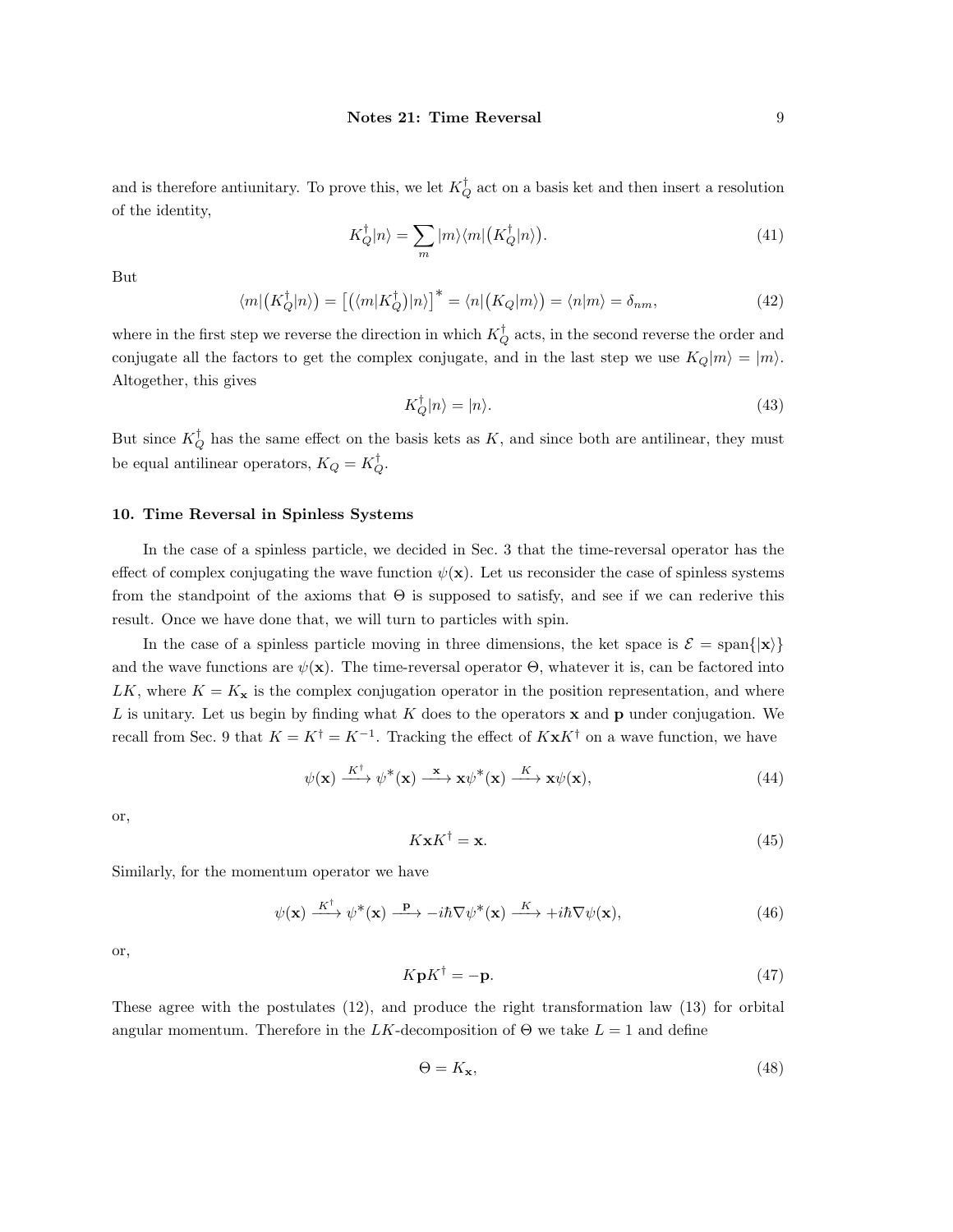restoring the x-subscript to  $K$  for clarity. Time reversal is simply complex conjugation of the wave function in the x-representation for a spinless particle.

This result can be easily generalized to the case of any number of spinless particles in any number of dimensions. The time-reversal operator  $\Theta$  is defined as the complex conjugation operation in the configuration representation, so that its action on wave functions is given by

$$
\psi(\mathbf{x}_1,\ldots,\mathbf{x}_n)\stackrel{\Theta}{\longrightarrow}\psi^*(\mathbf{x}_1,\ldots,\mathbf{x}_n). \tag{49}
$$

This is a simple rule that covers many cases occurring in practice.

## 11. Time Reversal and Spin

Next we consider the spin degrees of freedom of a particle of spin s. For simplicity we will at first ignore the spatial degrees of freedom, so the  $(2s + 1)$ -dimensional ket space is  $\mathcal{E} = \text{span}\{|sm\rangle, m =$  $-s, \ldots, s$ . As usual, the basis kets are eigenstates of  $S_z$ . The postulated time-reversal operator must satisfy the conjugation relations,

$$
\Theta \mathbf{S} \Theta^\dagger = -\mathbf{S}.\tag{50}
$$

As we will show, this condition determines Θ to within a phase factor.

First we consider the operator  $S_z$ , which satisfies

$$
\Theta S_z \Theta^{\dagger} = -S_z. \tag{51}
$$

From this it easily follows that the ket  $\Theta|sm\rangle$  is an eigenket of  $S_z$  with eigenvalue  $-m\hbar$ ,

$$
S_z \Theta |sm\rangle = -\Theta S_z |sm\rangle = -m\hbar \Theta |sm\rangle. \tag{52}
$$

But since the eigenkets of  $S_z$  are nondegenerate, we must have

$$
\Theta|sm\rangle = c_m|s, -m\rangle,\tag{53}
$$

where  $c_m$  is a constant that presumably depends on m. In fact, if we square both sides of Eq. (53) and use the fact that  $\Theta$  is antiunitary, we will that  $c_m$  is a phase factor. To find the m-dependence of  $c_m$ , we study the commutation relations of  $\Theta$  with the raising and lowering operators. For example, for  $S_+$ , we have

$$
\Theta S_+ \Theta^\dagger = \Theta (S_x + iS_y) \Theta^\dagger = -S_x + iS_y = -S_-, \tag{54}
$$

where we use Eq. (15) and where a second sign reversal takes place in the  $S_y$ -term due to the imaginary unit i. There is a similar equation for  $S_-\;$ ; we summarize them both by writing

$$
\Theta S_{\pm} \Theta^{\dagger} = -S_{\mp}.\tag{55}
$$

Now let us apply  $S_+$  to the ket  $\Theta \mid sm \rangle$ , and use the commutation relations (54). We find

$$
S_{+}\Theta\vert sm\rangle = -\Theta S_{-}\vert sm\rangle = -\hbar\sqrt{(s+m)(s-m+1)}\Theta\vert s,m-1\rangle
$$
  
=  $-\hbar\sqrt{(s+m)(s-m+1)}c_{m-1}\vert s,-m+1\rangle = c_{m}S_{+}\vert s,-m\rangle$   
=  $\hbar\sqrt{(s+m)(s-m+1)}c_{m}\vert s,-m+1\rangle,$  (56)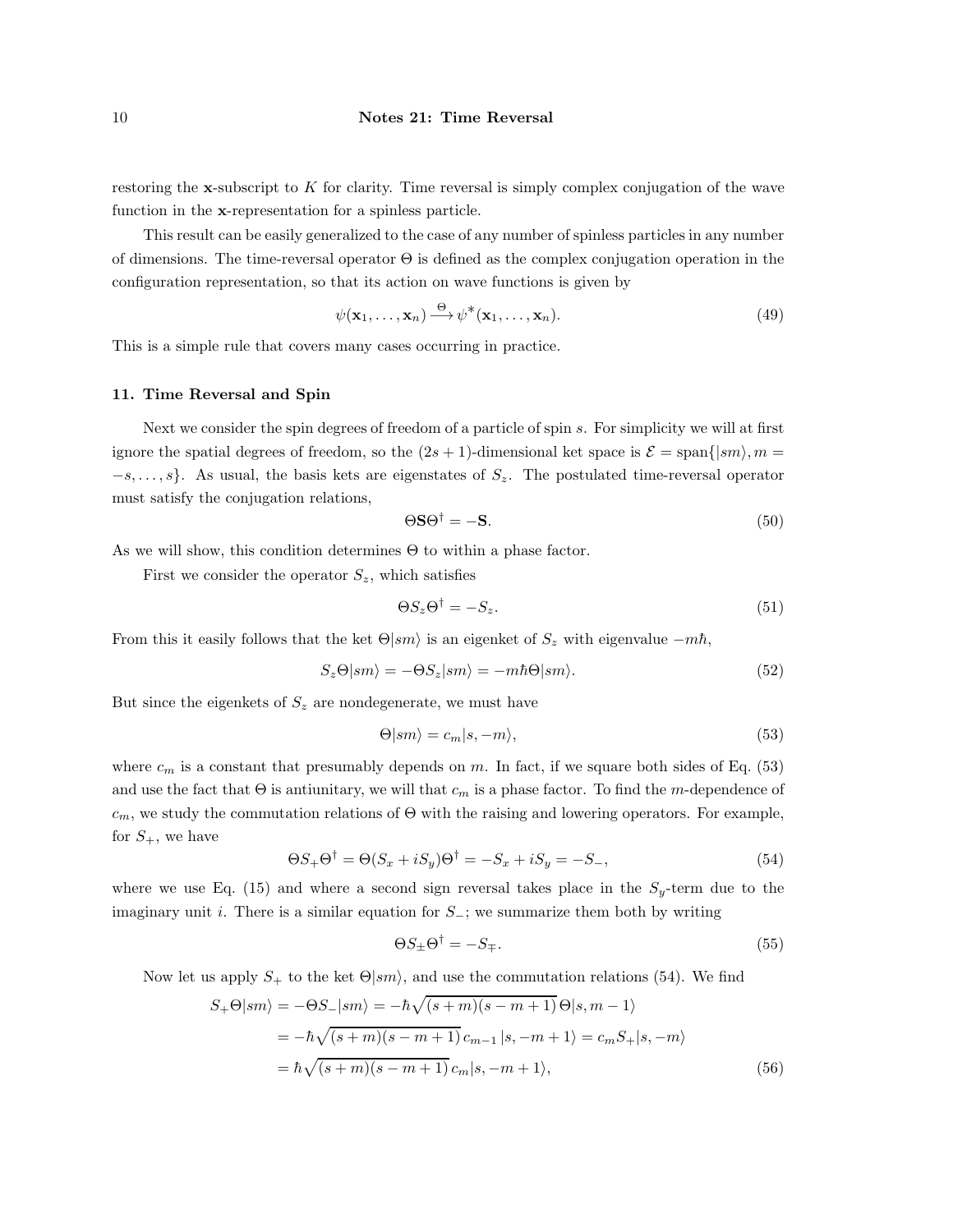or, on cancelling the square roots,

$$
\Theta|s, m-1\rangle = -c_m|s, -m+1\rangle. \tag{57}
$$

But by Eq. (53), this must also equal  $c_{m-1}|s, -m+1\rangle$ . Thus we find

$$
c_{m-1} = -c_m,\tag{58}
$$

so  $c_m$  changes by a sign every time m increments or decrements by 1.

We can summarize this result by writing

$$
\Theta|sm\rangle = \eta(-1)^{s-m}|s,-m\rangle,\tag{59}
$$

where  $\eta$  is a phase that is independent of m. We have written the exponent of  $-1$  in Eq. (59) as s − m because if s is half-integer then so is m, but  $s - m$  is always an integer. The main point is that the coefficient alternates in sign as  $m$  increases or decreases by unit steps. We have proven our earlier assertion, that  $\Theta$  is determined to within a phase by the conjugation relation (50).

Since the phase  $\eta$  is independent of m, it can be absorbed into the definition of  $\Theta$ , by writing, say,  $\Theta = \eta \Theta_1$ , where  $\Theta_1$  is a new time-reversal operator. Such an overall phase has no effect on the desired commutation relations (15), as one can easily verify, and in fact is devoid of physical significance. A common choice in practice is to choose  $\eta = i^{2s}$  so that

$$
\Theta|sm\rangle = i^{2m}|s, -m\rangle. \tag{60}
$$

This phase convention is nice because it is the obvious generalization of Eq. (96), which applies to orbital angular momentum.

### 12. Another Approach to Time Reversal and Spin

Another approach to finding a time-reversal operator that satisfies Eq. (50) is to attempt an LK-decomposition of  $\Theta$ . Since the usual basis is the  $S_z$  basis, we examine the antiunitary operator  $K_{S_z}$ , for which we simply write K in the following. We begin by conjugating S by K, finding,

$$
K\begin{pmatrix} S_x \\ S_y \\ S_z \end{pmatrix} K^{\dagger} = \begin{pmatrix} S_x \\ -S_y \\ S_z \end{pmatrix}.
$$
 (61)

The operators  $S_x$  and  $S_z$  did not change sign because their matrices in the standard angular momentum basis are real (see Sec. 13.5), while  $S_y$  does change sign since its matrix for  $S_y$  is purely imaginary. We see that  $\Theta$  is not equal to K, because the latter only changes the sign of one of the components of spin.

Nevertheless, the result can be fixed up with a unitary operator. Let  $U_0$  be the spin rotation by angle  $\pi$  about the *y*-axis,

$$
U_0 = U(\hat{\mathbf{y}}, \pi) = e^{-i\pi S_y/\hbar}.
$$
\n(62)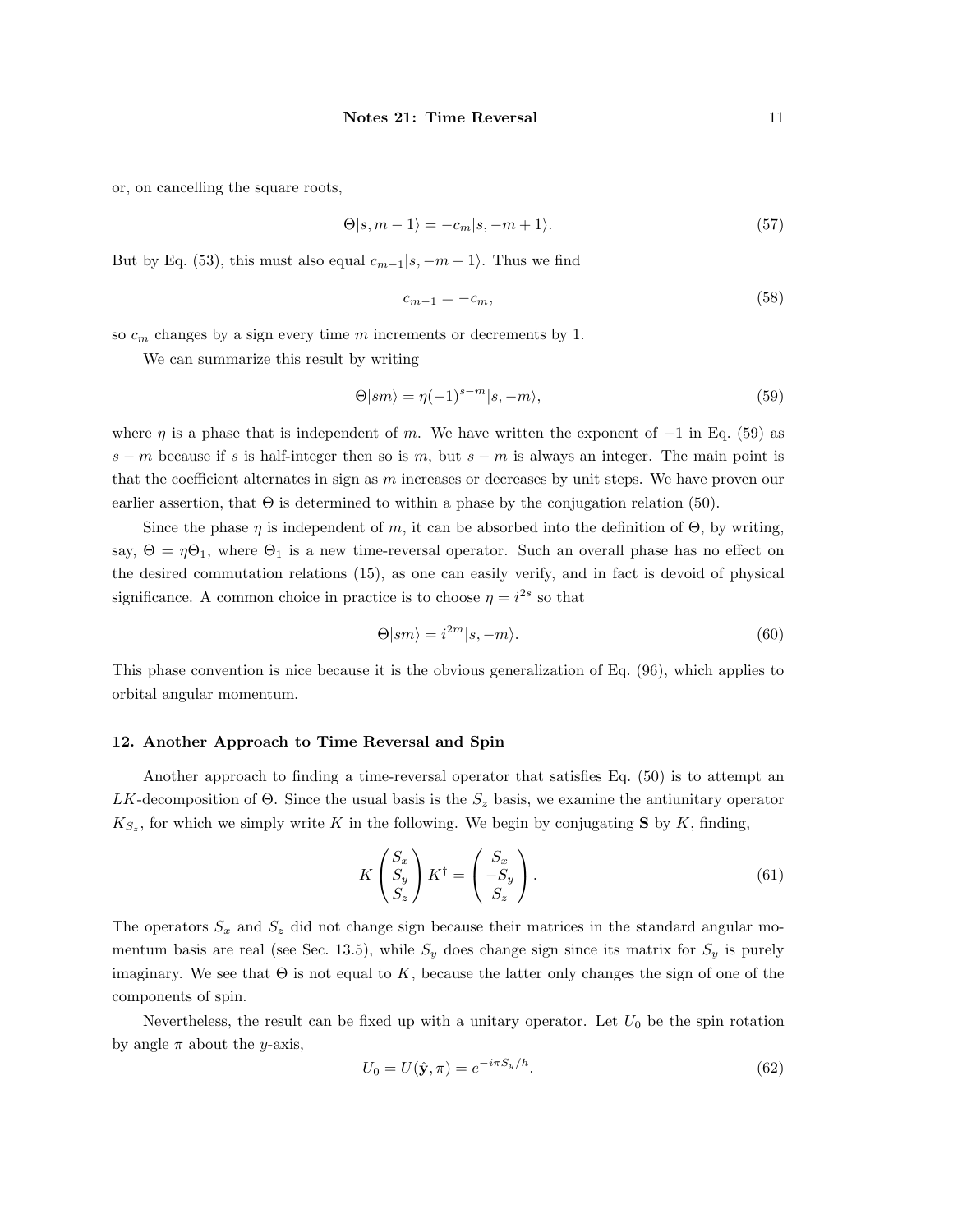Such a rotation leaves the y-component of a vector invariant, while flipping the signs of the  $x$ - and z-components. This is really an application of the adjoint formula (13.89). Thus we have

$$
U_0 \begin{pmatrix} S_x \\ -S_y \\ S_z \end{pmatrix} U_0^{\dagger} = \begin{pmatrix} -S_x \\ -S_y \\ -S_z \end{pmatrix} . \tag{63}
$$

Altogether, we can satisfy the requirement (50) by defining

$$
\Theta = e^{-i\pi S_y/\hbar} K = K e^{-i\pi S_y/\hbar},\tag{64}
$$

where  $e^{-i\pi S_y/\hbar}$  and K commute because the matrix for  $e^{-i\pi S_y/\hbar}$  in the standard basis is real.

Comparing the approach of this section to that in Sec. 11, we see that the operator Θ defined by Eq. (64) must be the same as that defined in Eq. (59), for some choice of  $\eta$ . In fact, with some additional trouble one can show that  $\eta = 1$  works (although this is not a very important fact, since  $\eta$  is nonphysical anyway).

#### 13. Spatial and Spin Degrees of Freedom

Let us now include the spatial degrees of freedom, and consider the case of a spinning particle in three-dimensional space. The ket space is  $\mathcal{E} = \text{span}\{|\mathbf{x}, m\rangle\}$ , following the notation of Eq. (18.10), and the wave functions are  $\psi_m(\mathbf{x})$ , as in Eq. (18.12). In this case, the obvious definition of the time-reversal operator is the product of the two operators introduced above  $(\Theta = K_{\mathbf{x}})$  for the spatial degrees of freedom, and  $\Theta = K_{S_z} U_0$  for the spin degrees of freedom). That is, we take

$$
\Theta = Ke^{-i\pi S_y/\hbar},\tag{65}
$$

where now  $K = K_{\mathbf{x}S_z}$  is the complex conjugation operator in the  $|\mathbf{x}m\rangle$  basis, and where the rotation operator only rotates the spin (not the spatial degrees of freedom). This is the same as Eq. (64), except for a reinterpretation of the operator K.

For example, in the case of a spin- $\frac{1}{2}$  particle, we have  $S_y = (\hbar/2)\sigma_y$ , so

$$
e^{-i\pi S_y/\hbar} = e^{-i(\pi/2)\sigma_y} = \cos(\pi/2) - i\sigma_y \sin(\pi/2) = -i\sigma_y = \begin{pmatrix} 0 & -1 \\ 1 & 0 \end{pmatrix},
$$
(66)

so a two component spinor as in Eq. (18.14) transforms under time reversal according to

$$
\begin{pmatrix} \psi_+(\mathbf{x}) \\ \psi_-(\mathbf{x}) \end{pmatrix} \stackrel{\Theta}{\longrightarrow} \begin{pmatrix} -\psi_-^*(\mathbf{x}) \\ \psi_+^*(\mathbf{x}) \end{pmatrix} . \tag{67}
$$

More generally, for any s the wave function  $\psi_m(\mathbf{x})$  transforms under time-reversal according to

$$
\psi_m(\mathbf{x}) \stackrel{\Theta}{\longrightarrow} \sum_{m'} d^s_{mm'}(\pi) \, \psi^*_{m'}(\mathbf{x}),\tag{68}
$$

where we use the reduced rotation matrices defined by Eq. (13.66). Compare this to Eq. (49) for a spinless particle.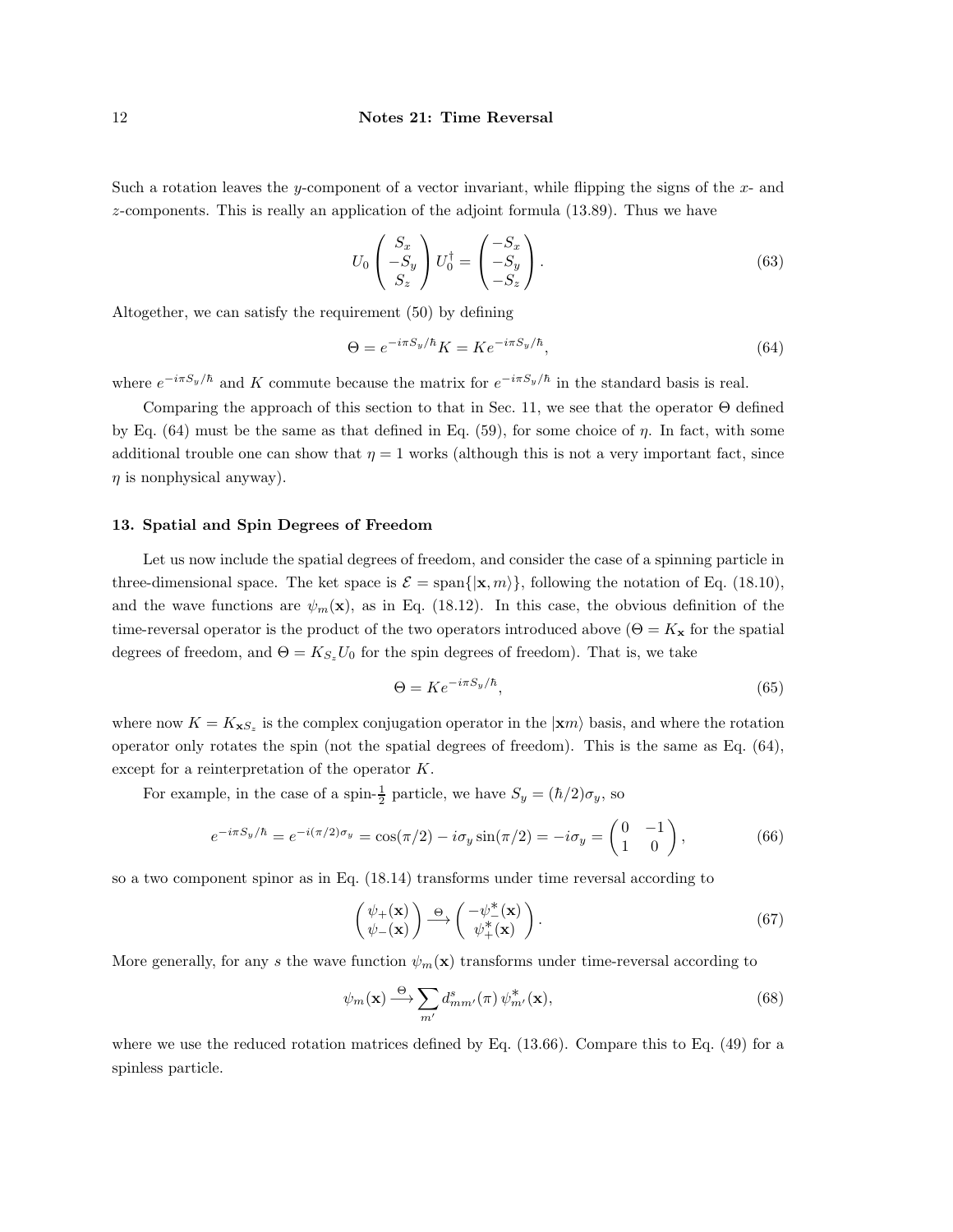Finally, to implement time reversal on a system of many spinning particles, for which the ket space is the tensor product of the ket spaces for the individual particles (both orbital and spin), we simply take  $\Theta$  to be a product of operators of the form (65), one for each particle. The result is the formula  $(65)$  all over again, with K now interpreted as the complex conjugation in the tensor product basis,

$$
|\mathbf{x}_1 m_{s1}\rangle \otimes \ldots \otimes |\mathbf{x}_n m_{sn}\rangle, \tag{69}
$$

where  $n$  is the number of particles, and where the spin rotation is the product of the individual spin rotations,

$$
e^{-i\pi S_y/\hbar} = e^{-i\pi S_{1y}/\hbar} \dots e^{-i\pi S_{ny}/\hbar}.
$$
 (70)

Here  $S_y$  is the y-component of the total spin of the system,

$$
S_y = S_{1y} + \ldots + S_{ny}.\tag{71}
$$

It may seem strange that a rotation about the y-axis should appear in Eq.  $(64)$  or  $(65)$ , since the time-reversal operator should not favor any particular direction in space. Actually, the time-reversal operator does not favor any particular direction, it is just the decomposition into the indicated unitary operator  $e^{-i\pi S_y/\hbar}$  and the antiunitary complex conjugation operator K which has treated the three directions in an asymmetrical manner. That is, the complex conjugation antiunitary operator K is tied to the  $S_z$  representation and the standard phase conventions used in angular momentum theory; since  $K$  does not treat the three directions symmetrically, the remaining unitary operator  $e^{-i\pi S_y/\hbar}$  cannot either. However, their product does.

Often in multiparticle systems we are interested to combine spin states of individual particles together to form eigenstates of total  $S^2$  and  $S_z$ . This gives us a complete set of commuting observables that include the total  $S^2$  and  $S_z$ , rather than the  $S_z$ 's of individual particles as in Eq. (69). But since the Clebsch-Gordan coefficients are real, the complex conjugation operator  $K$  in the new basis is the same as in the old, and Eq. (65) still holds.

### 14. Examples of Hamiltonians

Let us now consider some examples of Hamiltonians that either do or do not commute with time reversal.

First, any kinetic-plus-potential Hamiltonian in three dimensions,

$$
H = \frac{\mathbf{p}^2}{2m} + V(\mathbf{x}),\tag{72}
$$

commutes with time reversal, because the kinetic energy is even in the momentum and the position vector is invariant. We emphasize that the potential need not be a central force potential. The motion of a charged particle in a given electrostatic field, discussed in Sec. 3, is an example of such a system. More generally, kinetic-plus-potential Hamiltonians for any number of particles in any number of dimensions commute with time reversal.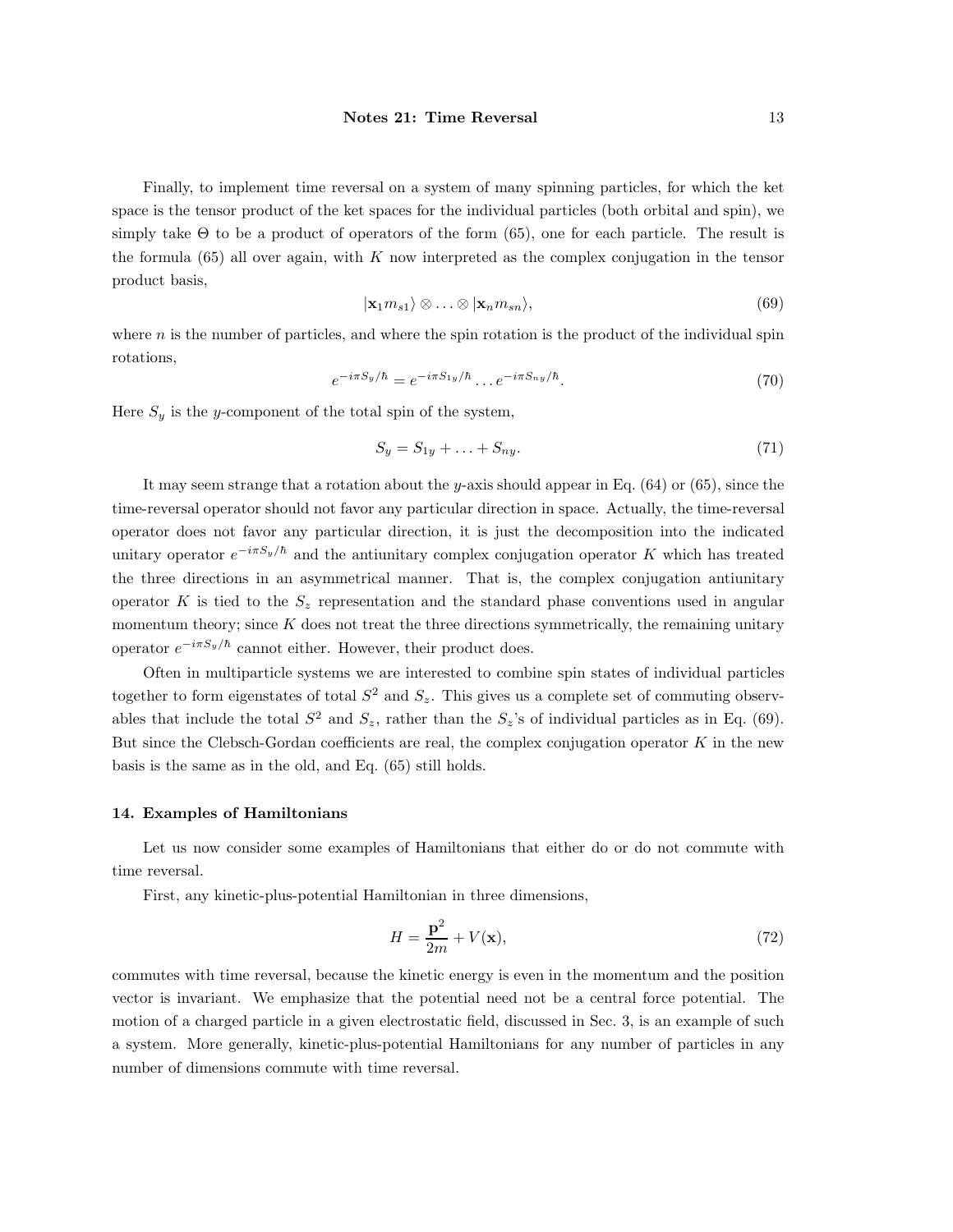The easiest way to break time-reversal invariance is to introduce a external magnetic field. Then the kinetic energy becomes

$$
\frac{1}{2m} \Big[ \mathbf{p} - \frac{q}{c} \mathbf{A}(\mathbf{x}) \Big]^2,\tag{73}
$$

which does not commute with time reversal because **p** changes sign under conjugation by  $\Theta$ , while  $A(x)$  does not.

As mentioned previously, however, if the magnetic field is internally generated, then timereversal invariance is not broken. For example, in an atom the spin-orbit interaction is the magnetic interaction between the spin of the electron and the magnetic field produced by the motion of the nucleus around the electron, as seen in the electron rest frame. It is described by a term in the Hamiltonian of the form

$$
f(r)\mathbf{L}\cdot\mathbf{S},\tag{74}
$$

which according to Eq.  $(15)$  is invariant under time reversal (both **L** and **S** change sign). Similarly, spin-spin interactions such as hyperfine effects in an atom, which are proportional to  $\mathbf{I} \cdot \mathbf{S}$  (I is the nuclear spin, S the electron spin) are invariant under time reversal. These are all examples of the invariance of electromagnetic effects under time reversal.

Are there any examples of interactions that break time-reversal invariance but that only involve internally generated fields? Yes, suppose for example that the nucleus has an electric dipole moment, call it  $\mu_e$ . By the Wigner-Eckart theorem, this vector is proportional to the spin **S**, so we get a term in the Hamiltonian,

$$
H_{\rm int} = -\mu_e \cdot \mathbf{E} = k\mathbf{S} \cdot \mathbf{E},\tag{75}
$$

where  $k$  is a constant. This term is odd under time reversal, and so breaks time-reversal invariance. Time-reversal invariance is known to be respected to a very high degree of approximation, so terms of the form (75), if they are present in ordinary atoms, are very small.

There is currently considerable experimental interest in the detection of electric dipole moments of nuclei and particles such as the proton, neutron and electron, because the existence of such moments would imply a violation of time-reversal invariance and would give information about physics beyond the standard model.

## 15. The Time-Reversed Motion

We began our discussion of time reversal by working at the classical level and asking under what conditions the time-reversed motion is also a solution of the equations of motion. Let us now address the same question in quantum mechanics, assuming for simplicity that the Hamiltonian is time-independent. We assume  $|\psi(t)\rangle$  satisfies the Schrödinger equation, and we define the timereversed state  $|\psi_r(t)\rangle$  by Eq. (9). Does it also satisfy the Schrödinger equation?

To begin we just compute the time derivative of the time-reversed state,

$$
i\hbar \frac{\partial}{\partial t} |\psi_r(t)\rangle = i\hbar \frac{\partial}{\partial t} \Theta |\psi(-t)\rangle = \Theta \Big[-i\hbar \frac{\partial}{\partial t} |\psi(-t)\rangle\Big],\tag{76}
$$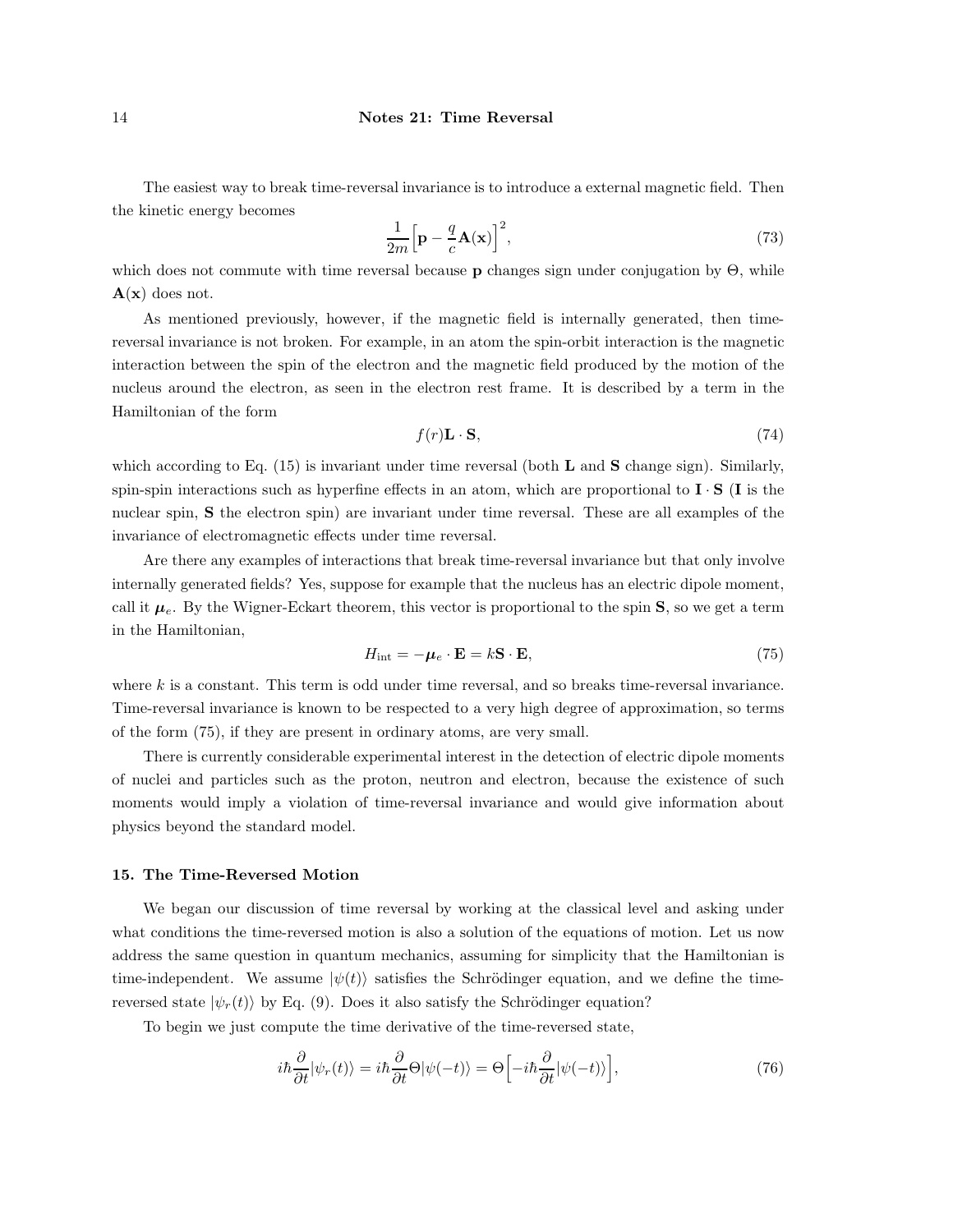where  $\Theta$  changes i to  $-i$  when we pull it to the left.  $\Theta$  commutes with  $\partial/\partial t$  because  $\Theta$  is a Hilbert space operator and  $\partial/\partial t$  is just a derivative with respect to a parameter (time) that the state depends on. (If this is not clear, write out the time derivative as a limit in which  $\Delta t \to 0$ .) Now let us write  $\tau = -t$ , so that

$$
|\psi_r(t)\rangle = \Theta |\psi(\tau)\rangle,\tag{77}
$$

and so that Eq. (76) becomes

$$
i\hbar \frac{\partial}{\partial t} |\psi_r(t)\rangle = \Theta \Big[i\hbar \frac{\partial}{\partial \tau} |\psi(\tau)\rangle \Big] = \Theta H |\psi(\tau)\rangle
$$
  
= 
$$
(\Theta H \Theta^{\dagger}) \Theta |\psi(\tau)\rangle = (\Theta H \Theta^{\dagger}) |\psi_r(t)\rangle.
$$
 (78)

We see that the time-reversed state satisfies the Schrödinger equation with the time-reversed Hamiltonian, by which we mean  $\Theta H \Theta^{\dagger}$ . We also see that the time-reversed motion satisfies the original Schrödinger equation if the Hamiltonian is invariant under time-reversal, that is, if

$$
\Theta H \Theta^{\dagger} = H \qquad \text{or} \qquad [\Theta, H] = 0. \tag{79}
$$

Another approach to the same result is to write a solution of the Schrödinger equation as

$$
|\psi(t)\rangle = \exp(-itH/\hbar)|\psi(0)\rangle,\tag{80}
$$

to which we apply  $\Theta$ ,

$$
\Theta|\psi(t)\rangle = \Theta \exp(-itH/\hbar)\Theta^{\dagger}\Theta|\psi(0)\rangle.
$$
 (81)

The conjugated time-evolution operator can be written,

$$
\Theta \exp(-itH/\hbar)\Theta^{\dagger} = \exp\left[\Theta(-itH/\hbar)\Theta^{\dagger}\right] = \exp(+itH/\hbar),\tag{82}
$$

where we have used the antilinearity of  $\Theta$  and Eq. (79). Then replacing t by  $-t$  and using the definition (9) of  $|\psi_r(t)\rangle$ , we have

$$
|\psi_r(t)\rangle = \exp(-itH/\hbar)|\psi_r(0)\rangle.
$$
\n(83)

We see that  $|\psi_r(t)\rangle$  is also a solution of the time-dependent Schrödinger equation.

#### 16. Time Reversal and Energy Eigenstates

We have seen the effect of time reversal on the solutions of the time-dependent Schrödinger equation. Let us now examine the effect on the energy eigenstates.

Let  $|\psi\rangle$  be an energy eigenstate for any system,

$$
H|\psi\rangle = E|\psi\rangle,\tag{84}
$$

and suppose that  $[\Theta, H] = 0$ . Then

$$
H(\Theta|\psi\rangle) = \Theta H|\psi\rangle = E(\Theta|\psi\rangle),\tag{85}
$$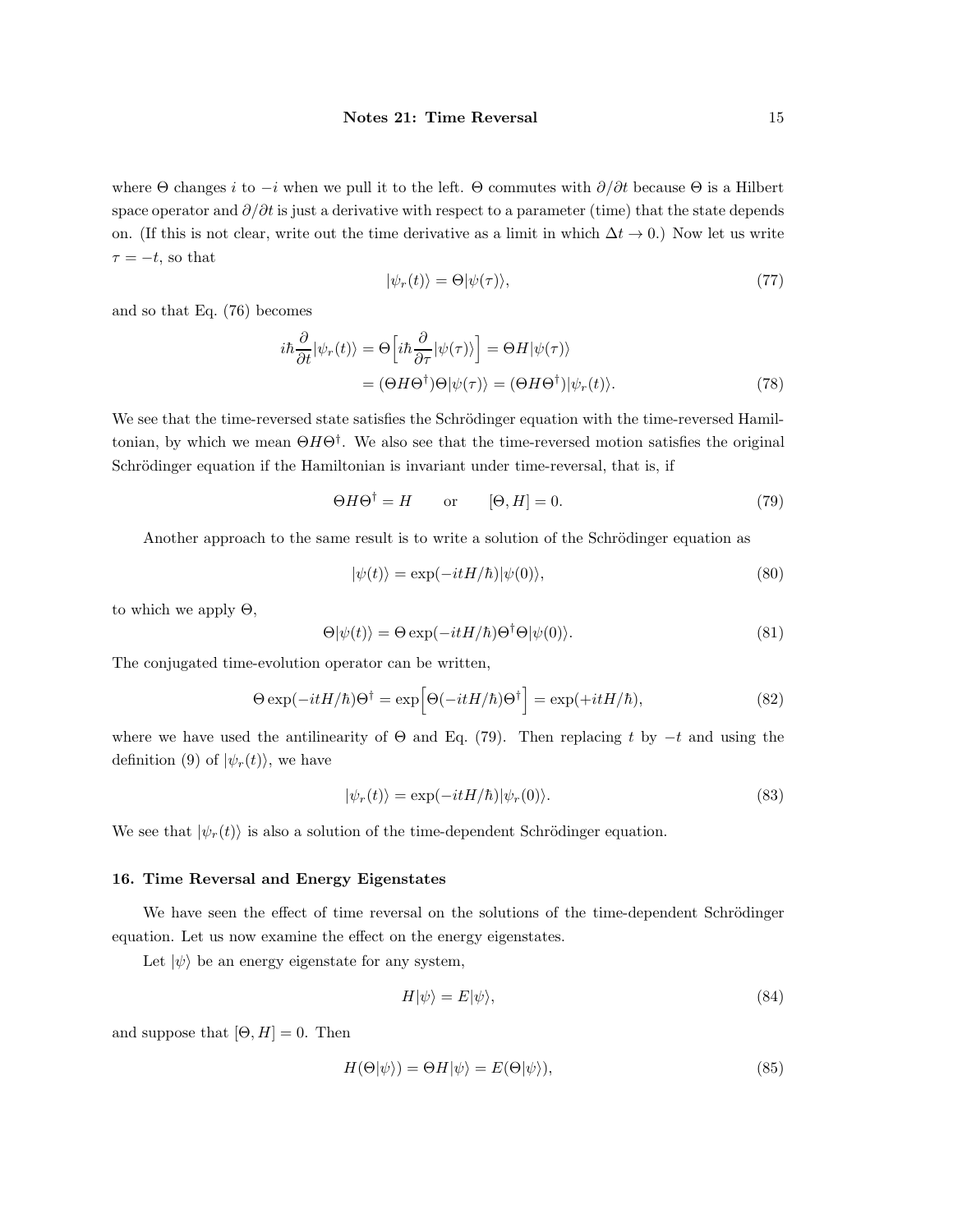that is,  $\Theta$  maps eigenstates of H into eigenstates of H with the same energy. If the original eigenstate is nondegenerate, then  $\Theta|\psi\rangle$  must be proportional to  $|\psi\rangle$ ,

$$
\Theta|\psi\rangle = c|\psi\rangle,\tag{86}
$$

where  $c$  is a constant. In fact, the constant is a phase factor, as we see by squaring both sides,

$$
(\langle \psi | \Theta^{\dagger}) (\Theta | \psi \rangle) = [\langle \psi | (\Theta^{\dagger} \Theta | \psi \rangle)]^* = \langle \psi | \psi \rangle^* = 1 = |c|^2, \tag{87}
$$

where we reverse the direction of  $\Theta^{\dagger}$  in the first step and use  $\Theta^{\dagger}\Theta = 1$  in the second. Thus we can write

$$
\Theta|\psi\rangle = e^{i\alpha}|\psi\rangle. \tag{88}
$$

Now multiplying this by  $e^{-i\alpha/2}$ , we find

$$
e^{-i\alpha/2}\Theta|\psi\rangle = \Theta e^{i\alpha/2}|\psi\rangle = e^{i\alpha/2}|\psi\rangle,\tag{89}
$$

or, with  $|\phi\rangle = e^{i\alpha/2}|\psi\rangle$ ,

$$
\Theta|\phi\rangle = |\phi\rangle. \tag{90}
$$

We see that nondegenerate energy eigenstates of a Hamiltonian that is time-reversal invariant can always be chosen (by changing the overall phase, if necessary), so that the eigenstate is invariant under time reversal.

### 17. Reality of Energy Eigenfunctions in Spinless Systems

In particular, for a spinless system in three dimensions with a kinetic-plus-potential Hamiltonian, Eq. (88) implies that nondegenerate energy eigenfunctions  $\psi(\mathbf{x})$  satisfy

$$
\psi^*(\mathbf{x}) = e^{i\alpha} \psi(\mathbf{x}).\tag{91}
$$

Now define a new wave function,

$$
\phi(\mathbf{x}) = e^{i\alpha/2} \psi(\mathbf{x}),\tag{92}
$$

so that

$$
\phi(\mathbf{x}) = \phi^*(\mathbf{x}).\tag{93}
$$

We see that a nondegenerate energy eigenfunction in a spinless kinetic-plus-potential system is always proportional to a real eigenfunction; the eigenfunction may be chosen to be real. We invoked the identical argument in Notes 6, when we showed that nondegenerate energy eigenfunctions in simple one-dimensional problems can always be chosen to be real.

In the case of degeneracies, the eigenfunctions are not necessarily proportional to real eigenfunctions, but real eigenfunctions can always be constructed out of linear combinations of the degenerate eigenfunctions. We state this fact without proof, but we offer some examples. First, a free particle in one dimension has the degenerate energy eigenfunctions,  $e^{ipx/\hbar}$  and  $e^{-ipx/\hbar}$ , both of which are intrinsically complex; but real linear combinations are  $\cos(px/\hbar)$  and  $\sin(px/\hbar)$ .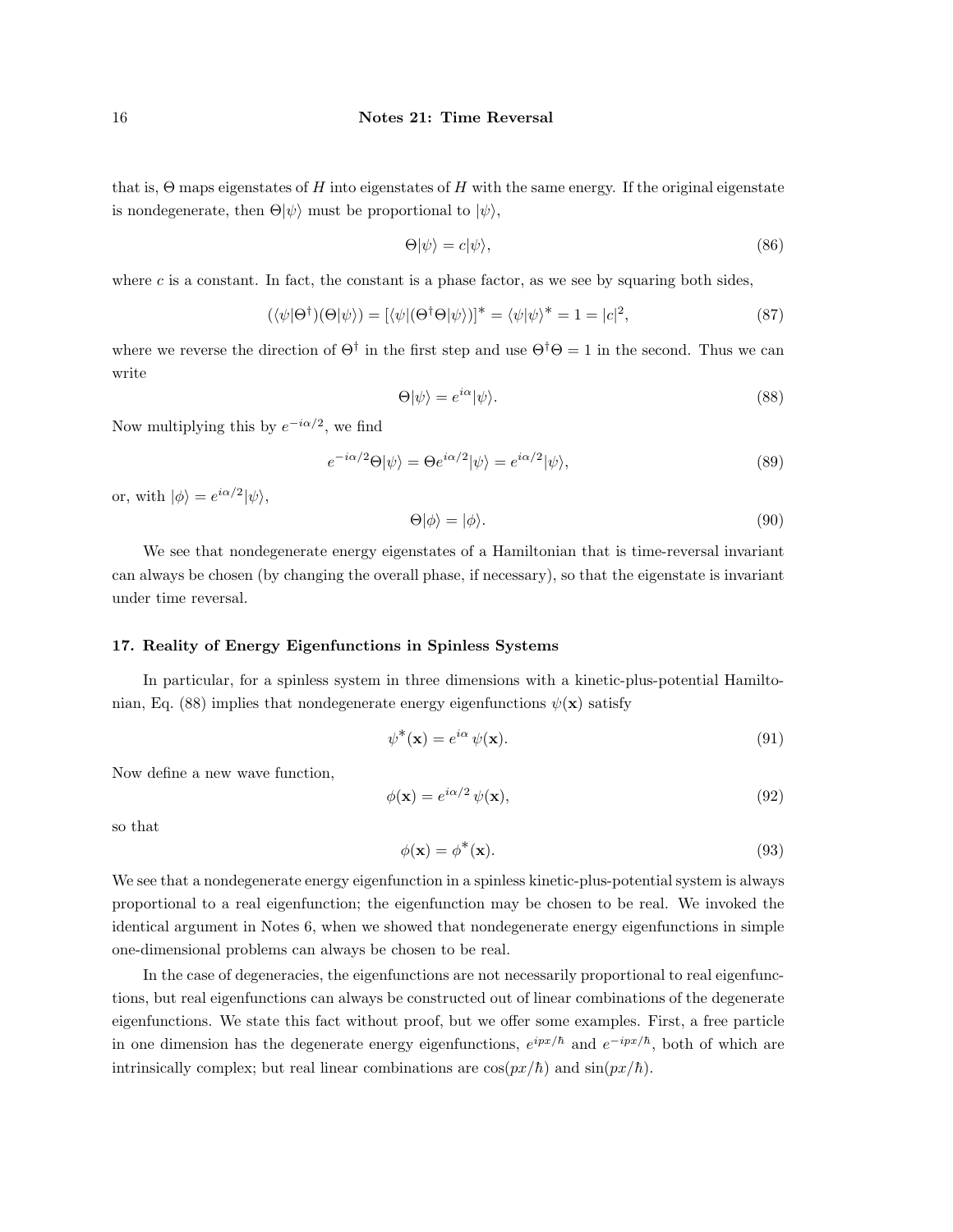Similarly, a spinless particle moving in a central force field in three dimensions possesses the energy eigenfunctions,

$$
\psi_{n\ell m}(\mathbf{x}) = R_{n\ell}(r) Y_{\ell m}(\theta, \phi),\tag{94}
$$

which are degenerate since by the Wigner-Eckart theorem the energy  $E_{n\ell}$  is independent of the magnetic quantum number m. The radial wave functions  $R_{n\ell}$  can be chosen to be real, as we suppose, but the  $Y_{\ell m}$ 's are complex. However, in view of Eq. (15.57), we have

$$
\psi_{n\ell m}^*(\mathbf{x}) = (-1)^m \psi_{n\ell,-m}(\mathbf{x}),\tag{95}
$$

or, in ket language,

$$
\Theta|n\ell m\rangle = (-1)^m |n\ell, -m\rangle. \tag{96}
$$

In this case, real wave functions can be constructed out of linear combinations of the states  $|n\ell m\rangle$ and  $|n\ell, -m\rangle$ . Sometimes it is convenient to ignore the radial variables and think of the Hilbert space of functions on the unit sphere, as we did in Notes 15; then we treat Θ as the complex conjugation operator acting on such functions, and we have

$$
\Theta|\ell m\rangle = (-1)^m |\ell, -m\rangle,\tag{97}
$$

instead of Eq. (96). This is a ket version of Eq. (15.57).

### 18. Kramers Degeneracy

Equation (65) allows us to compute the square of  $\Theta$ , which is used in an important theorem to be discussed momentarily. We find

$$
\Theta^2 = K e^{-i\pi S_y/\hbar} K e^{-i\pi S_y/\hbar} = e^{-2\pi i S_y/\hbar},\tag{98}
$$

where we commute K past the rotation and use  $K^2 = 1$ . The result is a total spin rotation of angle  $2\pi$  about the y-axis. This rotation can be factored into a product of spin rotations, one for each particle, as in Eq. (70). For every boson, that is, for every particle with integer spin, the rotation by  $2\pi$  is  $+1$ , while for every fermion, that is, for every particle of half-integer spin, the rotation by  $2\pi$  is  $-1$ , because of the double-valued representation of the classical rotations for the case of half-integer angular momentum. Thus, the product  $(98)$  is  $+1$  if the system contains an even number of fermions, and −1 if it contains an odd number.

This result has an application. Consider an arbitrarily complex system of possibly many spinning particles, in which the Hamiltonian is invariant under time reversal. One may think, for example, of the electronic motion in a solid or a molecule. There is no assumption that the system be invariant under rotations; this would not usually be the case, for example, in the electronic motion in the molecule. Suppose such a system has a nondegenerate energy eigenstate  $|\psi\rangle$  with eigenvalue E, as in Sec. 16, so that  $|\psi\rangle$  satisfies Eq. (88). Now multiplying that equation by  $\Theta$ , we obtain

$$
\Theta^2|\psi\rangle = \Theta e^{i\alpha}|\psi\rangle = e^{-i\alpha}\Theta|\psi\rangle = |\psi\rangle.
$$
\n(99)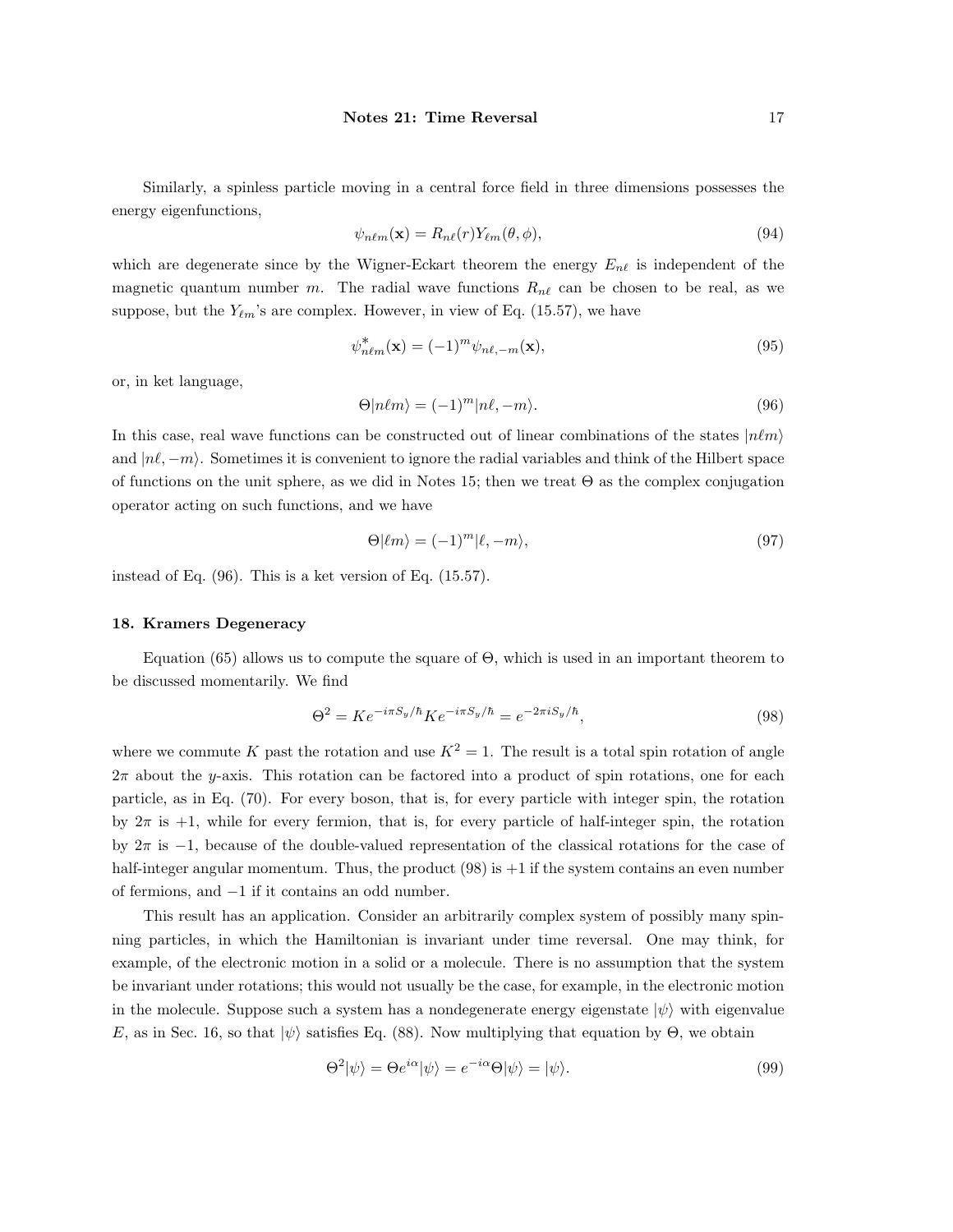But if the system contains an odd number of fermions, then according to Eq. (98) we must have  $\Theta^2 = -1$ , which contradicts Eq. (99). Therefore the assumption of a nondegenerate energy level must be incorrect. We conclude that in time-reversal invariant systems with an odd number of fermions, the energy levels are always degenerate. This is called Kramers degeneracy. More generally, one can show that in such systems, the energy levels have a degeneracy that is even. Kramers degeneracy is lifted by any effect that breaks the time-reversal invariance, notably external magnetic fields.

One example of Kramers degeneracy has appeared already, in Prob. 19.3, in which it is asked to compute the energy levels of a nucleus of spin  $\frac{3}{2}$  in an inhomogeneous electric field. The system consists of the nucleus, and it is not isolated, since it is interacting with the external electric field. But such interactions do not break time-reversal invariance, so the nuclear Hamiltonian (which we do not need to know explicitly) commutes with Θ. But since the system has half-integer spin, all eigenstates must be degenerate. In fact, the solution of the problem shows that the four energy eigenstates fall into two degenerate pairs.

Other examples of Kramers degeneracy will be pointed out as they occur in applications studied later in the course.

### 19. CPT Invariance and CP Violation

In relativistic quantum mechanics, it is believed that all physical fields must be Lorentz covariant and that interactions must be local. These hypotheses lead to the CPT theorem, which states that the product of charge conjugation  $(C)$ , parity  $(P)$  and time reversal  $(T)$  is an exact symmetry of nature. We have discussed parity and time reversal but not charge conjugation, which can only be understood properly in a relativistic context. Nevertheless, the basic idea is that charge conjugation maps particles into their antiparticles, thereby changing their charge.

For a period of time after the discovery of parity violation in 1954, it was believed that although P was not a good symmetry of nature, at least the product CP would be a good symmetry. In 1964, however, an example of CP-violation was discovered in the decay of the neutral K-mesons. This research was carried out by Cronin and Fitch, who later received the Nobel prize for their work. If we accept the validity of the CPT theorem, CP-violation implies violation of time reversal. More recently there has been extensive experimental work on the decays of the B-mesons, which also exhibit CP-violation. This work has been carried out in the BaBar experiments at SLAC, and has resulted in a better understanding of CP-violation in the standard model.

There is much current speculation that the observed asymmetry between matter and antimatter in the universe is due to time-reversal violating effects shortly after the big bang. The idea is that matter and antimatter were created in almost equal measure, the small difference being due to T violation. Later the matter and antimatter mostly annihilated, leaving behind only a small residue of matter, which however makes up the matter we see in the universe today, including ourselves. These are just speculations, but they show the importance of time reversal and other fundamental symmetries in current physical thinking.